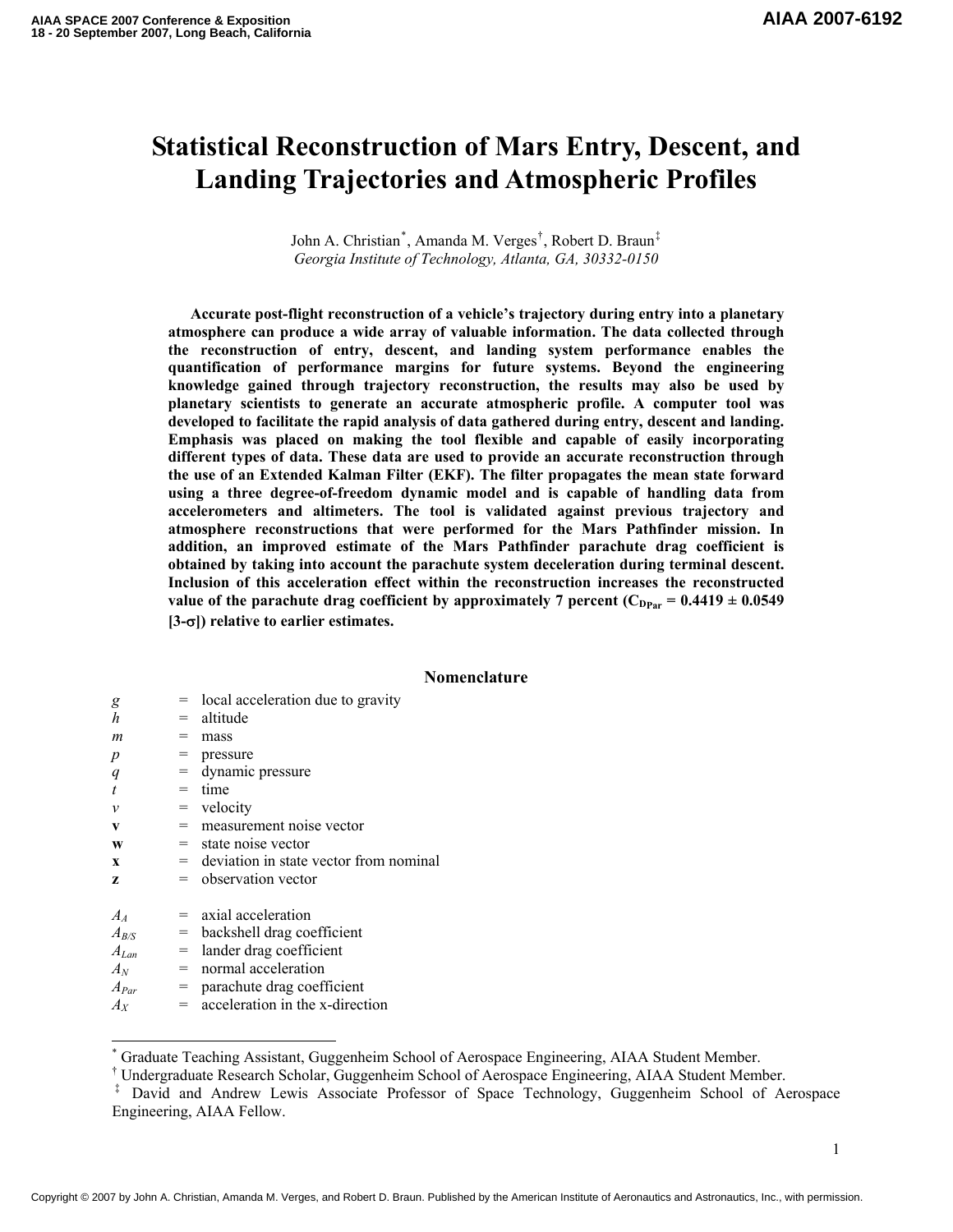| $A_Y$          | $=$ | acceleration in the y-direction       |
|----------------|-----|---------------------------------------|
| $C_A$          | $=$ | axial force coefficient               |
| $C_N$          | $=$ | normal force coefficient              |
| $C_D$          | $=$ | drag coefficient                      |
| $C_{D,B/S}$    | $=$ | backshell drag coefficient            |
| $C_{D, Lan}$   | $=$ | lander drag coefficient               |
| $C_{D,Par}$    | $=$ | parachute drag coefficient            |
| $C_L$          | $=$ | lift coefficient                      |
| D              | $=$ | drag force                            |
| $F_A$          | $=$ | axial force                           |
| $F_B$          | $=$ | buoyancy force                        |
| $F_D$          | $=$ | drag force                            |
| $F_N$          | $=$ | normal force                          |
| Н              | $=$ | atmospheric scale height              |
| Н              | $=$ | measurement sensitivity matrix        |
| K              | $=$ | Kalman gain                           |
| L              | $=$ | lift force                            |
| L/D            | $=$ | lift-to-drag ratio                    |
| M              | $=$ | mean molecular weight                 |
| $M_{\infty}$   | $=$ | free-stream Mach number               |
| P              | $=$ | state covariance matrix               |
| Q              | $=$ | state noise covariance matrix         |
| R              | $=$ | measurement covariance matrix         |
| R              | $=$ | universal gas constant                |
| $\overline{T}$ | $=$ | temperature                           |
| $V_i$          | $=$ | inertial velocity                     |
| $V_r$          | $=$ | relative velocity                     |
| Vol            | $=$ | volume                                |
| W              | $=$ | weight                                |
| X              | $=$ | full state vector                     |
|                |     |                                       |
| $\alpha_T$     | $=$ | total angle of attack                 |
| γ              | $=$ | relative flight path angle $(+$ down) |
| $\gamma_i$     | $=$ | inertial flight path angle (+ down)   |
| θ              | $=$ | planetcentric longitude               |
| $\rho$         | $=$ | local density                         |
| $\rho_{0}$     | $=$ | density at h=0 km                     |
| σ              | $=$ | bank angle                            |
| $\phi$         | $=$ | planetcentric latitude                |
| $\psi$         | $=$ | relative heading angle                |
| $\psi_i$       | $=$ | inertial heading angle                |
| $\omega$       | $=$ | planet rotation rate                  |
|                |     |                                       |
| Ф              | $=$ | state transition matrix               |

# **I. Introduction**

he use of measurements taken during entry, descent, and landing (EDL) is an established method for accurate The use of measurements taken during entry, descent, and landing (EDL) is an established method for accurate post-flight reconstruction of a vehicle's trajectory during entry into a planetary atmosphere.<sup>1-[5](#page-24-1)</sup> Many data typ such as inertial acceleration measurements from accelerometers, are commonly available for use in these analyses. Further, methods exist to leverage the data collected to create an estimate of the atmospheric profile encountered by the vehicle.<sup>6-10</sup> This report presents a review of these methods and discusses their incorporation into a computer tool for rapid trajectory and atmospheric reconstruction.

 The tool developed here is written in MATLAB and employs an Extended Kalman Filter (EKF) to incorporate measurement data. While other methods have been proposed and implemented in past studies,<sup>4,10</sup> the use of an EKF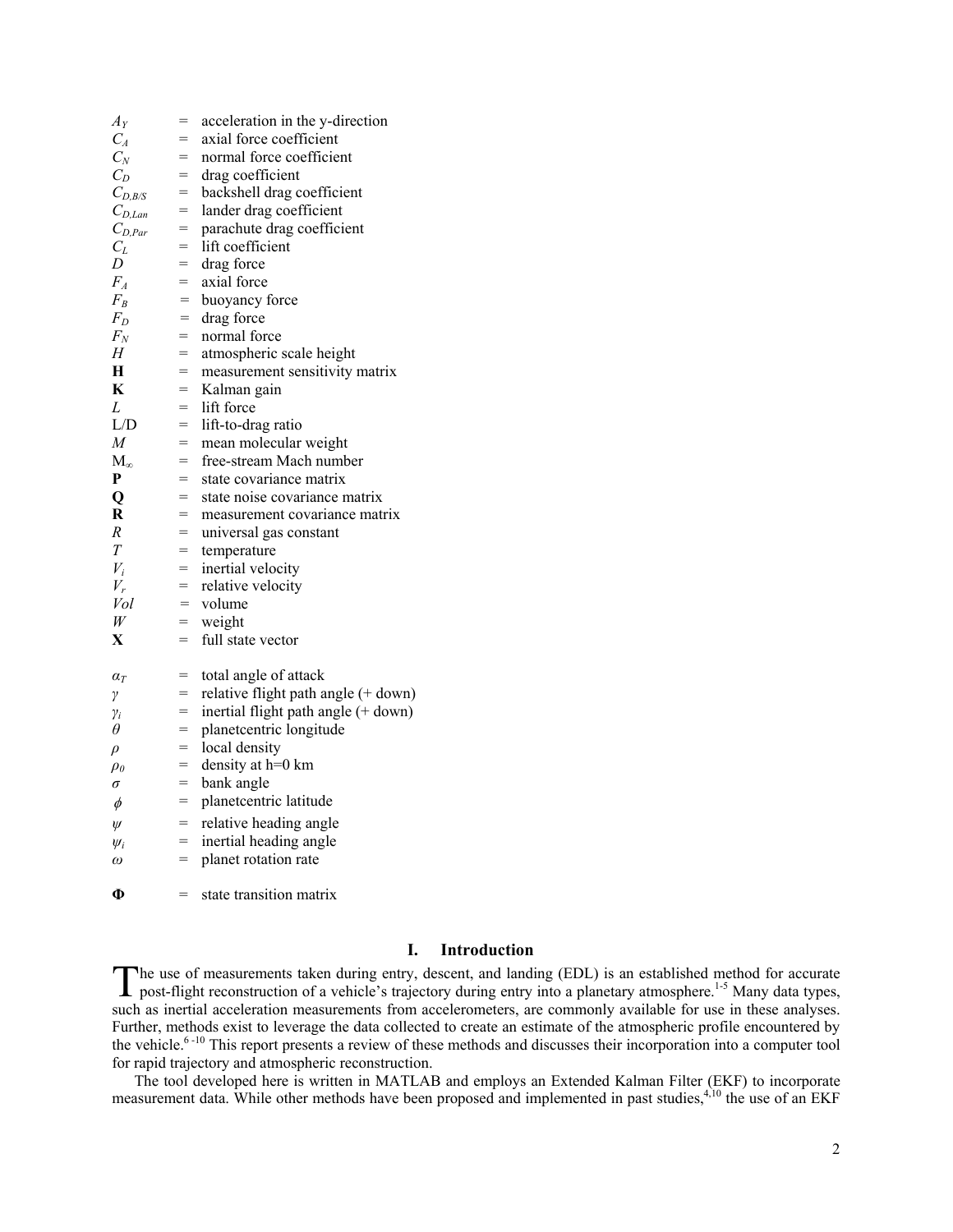allows for an estimation of uncertainty in the reconstructed trajectory and atmosphere. This method is also capable of seamlessly incorporating many different measurement types.

 This paper begins with a review of the theory and mathematics that form the underpinnings of the chosen trajectory reconstruction technique. Once this foundation is laid, the methodology and procedure used is investigated in more detail. A case study is completed where this tool is applied to reconstruction of the Mars Pathfinder entry, descent and landing trajectory and atmospheric profile. This investigation concludes with a detailed assessment of the Mars Pathfinder parachute descent segment and estimation of the Mars Pathfinder parachute drag coefficient.

# **II. Overview of Trajectory Types**

 Three types of entry trajectories are discussed throughout this study. The relationship between these three trajectory types is shown in [Fig. 1](#page-2-0). The true trajectory is the path actually taken by the entry vehicle. The state variables along this path will never actually be known; they may only be estimated. The nominal trajectory represents the trajectory predicted by the analyst's tools without the incorporation of additional measurements. This is the expected path of the entry vehicle. Fortunately, however, data is often available that allows for improvement of the nominal trajectory. By taking measurements during the flight, parameters related to the true trajectory may be estimated. By intelligently incorporating these data, the analyst may improve the estimate of the entry vehicle's trajectory, resulting in the best estimated trajectory. Because there will remain some residual error in this process, the best estimated trajectory will never precisely match and can only approach the true trajectory.



**Fig. 1 Relationship between the true, nominal, and best estimated trajectory.** 

<span id="page-2-0"></span> The full state used in this analysis is a six-element vector, **X**, with state variables of radius, *r*; planetcentric longitude,  $θ$ ; planetcentric latitude,  $φ$ ; relative velocity,  $V_r$ ; relative flight path angle,  $γ$ ; and relative heading angle,  $ψ$ . The difference between the nominal trajectory and best estimated trajectory at any point along the trajectory is given by **x**. Note the slight difference in nomenclature used for the full state vector (indicated by a capital letter) and the error in the state vector (indicated by a lowercase letter).

#### **III. Theoretical Background**

<span id="page-2-1"></span>The discussion of the theoretical and mathematical background is divided into four parts. First is a review of the equations of motion for planetary entry used to propagate the state variables forward in time. These equations form the foundation for many of the later analyses. This is followed by a definition of the state transition matrix as well as considerations associated with the numerical computation of this matrix. Thirdly, the measurement sensitivity matrix is presented and example formulations are derived for common EDL measurement types. Finally, all of these topics are combined in the presentation of EKF theory.

# **A. Equations of Motion**

Entry vehicle dynamics are modeled using the three degree-of-freedom (3-DOF) equations of motion. These equations assume point mass dynamics occurring over a rotating planet with the atmosphere fixed to the planet surface (i.e. no winds). The 3-DOF equations of motion are as follows:

$$
\dot{r} = -V_r \sin(\gamma) \tag{1}
$$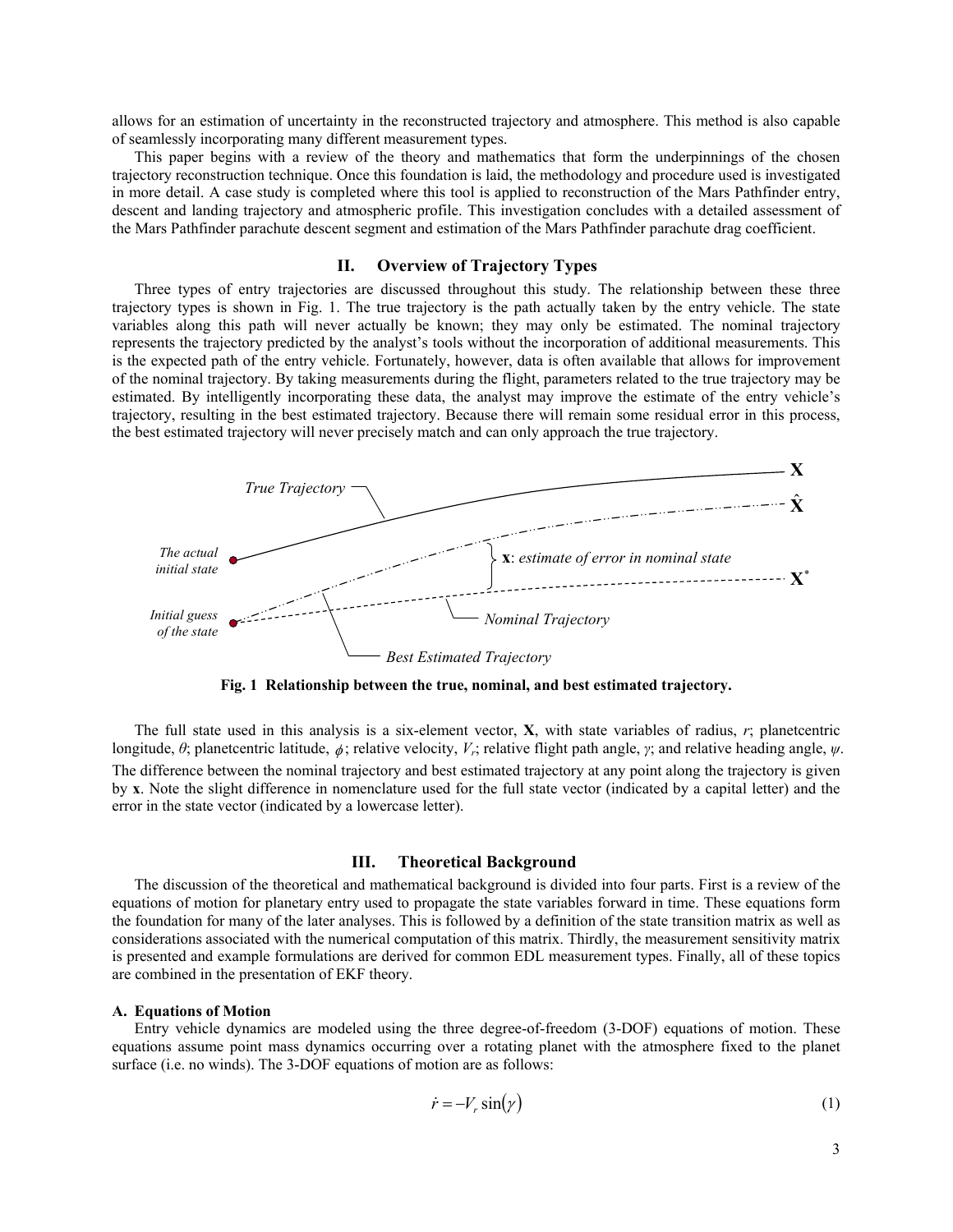$$
\dot{\theta} = \frac{\cos(\gamma)\cos(\psi)}{r\cos(\phi)}V_r
$$
 (2)

$$
\dot{\phi} = \frac{\cos(\gamma)\sin(\psi)}{r}V_r
$$
\n(3)

$$
\dot{V}_r = -\frac{D}{m} + g\sin(\gamma) - \omega^2 r\cos(\phi)(\sin(\gamma)\cos(\phi) + \cos(\gamma)\sin(\phi)\sin(\psi))
$$
\n(4)

$$
\dot{\gamma} = \left(\frac{1}{V_r}\right) \left[ -\frac{L}{m} \cos(\sigma) + g \cos(\gamma) - \frac{V_r^2}{r} \cos(\gamma) - 2\omega V_r \cos(\phi) \cos(\psi) - \omega^2 r \cos(\phi) (\cos(\gamma) \cos(\phi) - \sin(\gamma) \sin(\phi) \sin(\psi)) \right]
$$
\n(5)

$$
\dot{\psi} = \left(\frac{1}{V_r}\right) \left[ \frac{L}{m} \frac{\sin(\sigma)}{\cos(\gamma)} - \frac{V_r^2}{r} \cos(\gamma)\cos(\psi)\tan(\phi) - 2\omega V_r(\tan(\gamma)\cos(\phi)\sin(\psi) + \sin(\phi)) - \frac{\omega^2 r}{\cos(\gamma)} \sin(\phi)\cos(\phi)\cos(\psi) \right]
$$
(6)

See the nomenclature section for a description of each of the variables in Eq  $(1)$  – Eq. (6). Note that the use of planetcentric longitude/latitude allows for the use of the spherical equations of motion over a non-spherical planet (i.e. the radius of the planet is free to vary with latitude and longitude). These equations of motion are compiled from a number of sources<sup>11-[13](#page-24-6)</sup> to achieve the desired combination of assumptions and variables. Changes are also made to account for the positive-down flight path angle convention used in this paper.

Because Eq  $(1)$  – Eq. (6) are derived relative to a rotating planet, inertial state variable values (velocity, flight path angle, and heading angle) must be converted to the planet fixed frame. The conversion between the inertial and relative frames for these state variables is as follows:

$$
V_r = \left[ (V_i \cos(\psi_i)\cos(\gamma_i) - r \cos(\phi)\omega)^2 + (V_i \sin(\psi_i)\cos(\gamma_i))^2 + (V_i \sin(\gamma_i))^2 \right]^{1/2}
$$
(7)

$$
\gamma = \frac{\pi}{2} - \tan^{-1} \left( \frac{\left[ (V_i \cos(\psi_i) \cos(\gamma_i) - r \cos(\phi)\omega)^2 + (V_i \sin(\psi_i) \cos(\gamma_i))^2 \right]^{1/2}}{|V_i \sin(\gamma_i)|} \right) \tag{8}
$$

$$
\psi = \tan^{-1}\left(\frac{V_i \sin(\psi_i)\cos(\gamma_i)}{V_i \cos(\psi_i)\cos(\gamma_i) - r \cos(\phi)\omega}\right)
$$
(9)

Finally, it is important to note the difference between the heading angle, *ψ*, and the azimuth angle. The azimuth angle is a commonly provided input and the assumed convention is that it is measured clockwise from north. The heading angle, however, is measured counterclockwise from east. Therefore, it is easy to see that the conversion between azimuth and heading angle is given by the following expression:

$$
\psi = 90^{\circ} + (360^{\circ} - Azimuth) \tag{10}
$$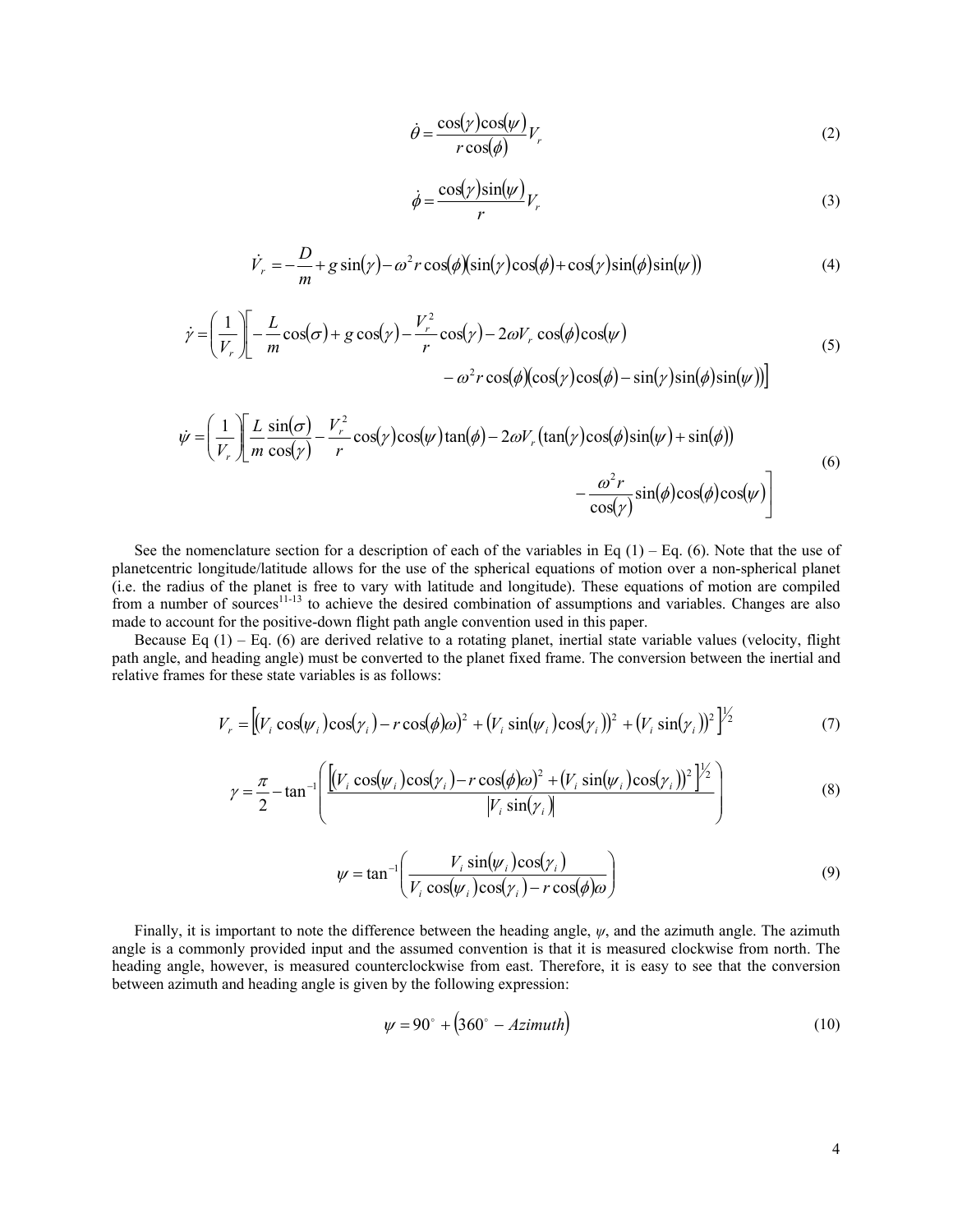#### <span id="page-4-1"></span>**B. State Transition Matrix**

In many cases, it is desirable to map error in the vehicle's state vector at one time,  $t_0$ , to a later time in the trajectory,  $t_1$ . While the actual trajectory may be highly nonlinear, it usually possible to assume the errors behave in a linear fashion as long as they remain sufficiently small. Under this assumption, the equations of motion may be linearized by taking a series expansion about a reference trajectory and retaining only the first-order terms.<sup>14</sup> The deviation vector, **x**, (a six-vector of the deviation in the full state vector, **X**) may then be mapped from time  $t_0$  to  $t_1$ using the following expression:

$$
\mathbf{x}(t_1) = \mathbf{\Phi}(t_1, t_0) \mathbf{x}(t_0) \tag{11}
$$

The 6x6 matrix shown in Eq. 11, **Φ**, is a Jacobian that is frequently called the state transition matrix in this context. This matrix consists of the partial derivative of each state vector component at  $t_1$  with respect to all of the initial state vector components.

$$
\Phi(t_1, t_0) = \begin{bmatrix}\n\frac{\partial x_1(t_1)}{\partial x_1(t_0)} & \frac{\partial x_1(t_1)}{\partial x_2(t_0)} & \cdots & \frac{\partial x_1(t_1)}{\partial x_6(t_0)} \\
\frac{\partial x_2(t_1)}{\partial x_1(t_0)} & \ddots & \vdots \\
\vdots & \vdots & \ddots & \vdots \\
\frac{\partial x_6(t_1)}{\partial x_1(t_0)} & \cdots & \frac{\partial x_6(t_1)}{\partial x_6(t_0)}\n\end{bmatrix}
$$
\n(12)

The tool developed here numerically calculates each partial derivative using forward finite differencing. For the purposes of calculating **Φ**, the step size is estimated as a 0.01% of the state variable being perturbed or 1e-4, whichever is smaller. Each term in **Φ** is, therefore, calculated by perturbing the trajectory state variables one-by-one at  $t_0$  (using the appropriate  $h$ ) and observing the change it creates in the trajectory at  $t_1$ .

## **C. Measurement Sensitivity Matrix**

<span id="page-4-0"></span>In addition to mapping errors in the state variables from  $t_0$  to  $t_1$ , it is also desirable to know how errors in the state vector relate to errors in measurements, **z**. For the purposes of this discussion, **z** is assumed to be an *n*x1 vector representing the errors of *n* different observation types. It is important to note that measurement errors are expressed as the difference between the observed and computed values (i.e. observed minus computed). It is assumed that the observations are linearly related to the state by the following expression:

$$
z = Hx + v \tag{13}
$$

Here, **x** is the true, unknowable deviation vector and **v** is a random vector (mean of zero) that represents the error in the measurements. The *n*x6 matrix shown in Eq. (13), **H**, is the measurement sensitivity matrix. Each row of this matrix is formed by taking the partial derivative of a given measurement type with respect to each of the state vector components at a specified time. Clearly, the **H** matrix is problem specific and depends on the data types that are used. Two common examples in EDL reconstruction are presented here. The first is a 1x6 matrix where only axial acceleration measurements are incorporated to improve the state:

$$
\mathbf{H} = \begin{bmatrix} \frac{\partial A_A}{\partial r} & \frac{\partial A_A}{\partial \theta} & \frac{\partial A_A}{\partial \phi} & \frac{\partial A_A}{\partial V_r} & \frac{\partial A_A}{\partial \gamma} & \frac{\partial A_A}{\partial \psi} \end{bmatrix}
$$
(14)

$$
\mathbf{H} = \left[ \frac{1}{2m} V_r^2 C_D S \left( -\frac{\rho}{H} \right) \quad 0 \quad 0 \quad \frac{1}{m} \rho V_r C_D S \quad 0 \quad 0 \right] \tag{15}
$$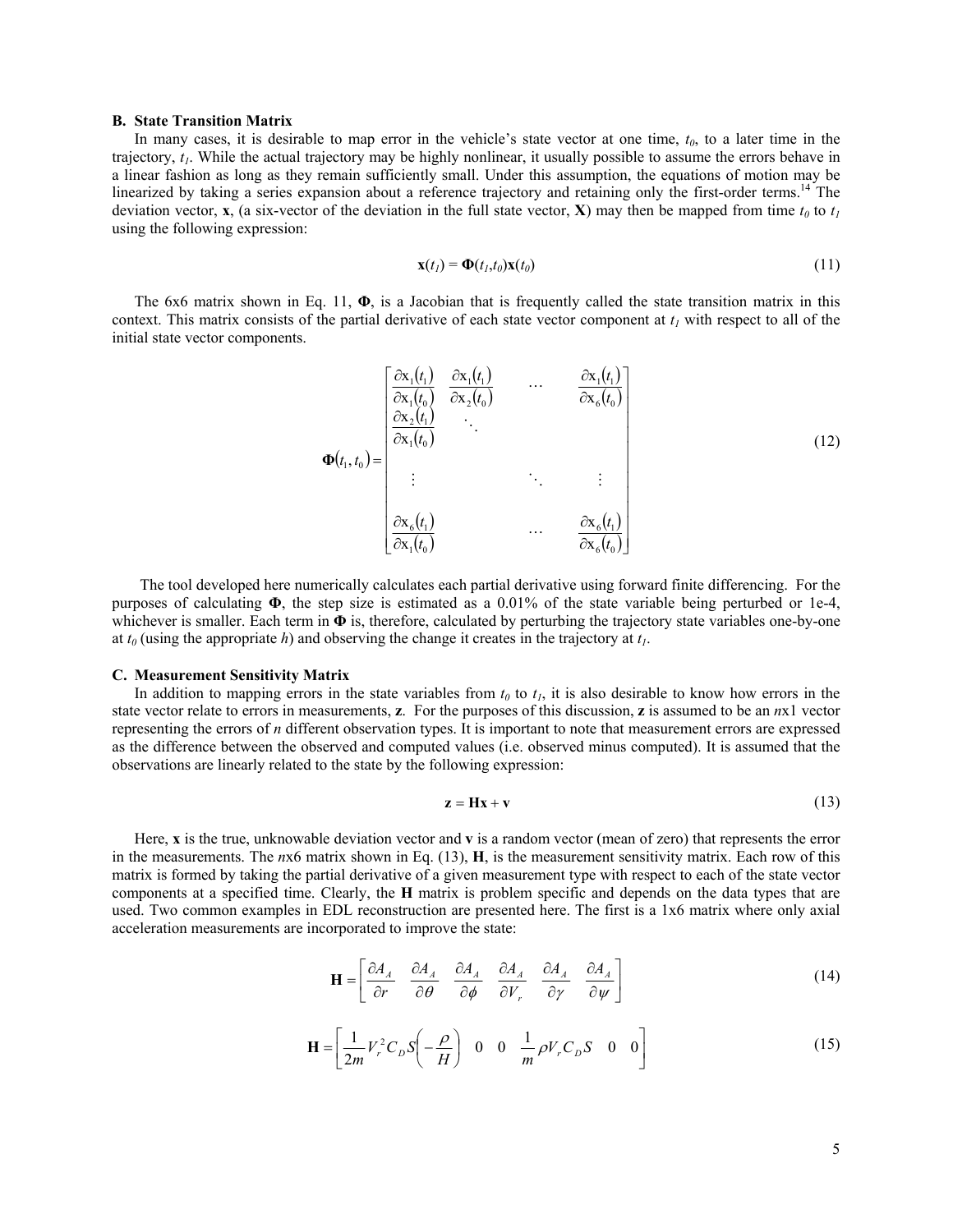The next example is a 2x6 matrix where only altimeter data (altitude and altitude rate) is being used to improve the state. This matrix is as follows:

$$
\mathbf{H} = \begin{bmatrix} \frac{\partial h}{\partial r} & \frac{\partial h}{\partial \theta} & \frac{\partial h}{\partial \phi} & \frac{\partial h}{\partial V_r} & \frac{\partial h}{\partial \gamma} & \frac{\partial h}{\partial \psi} \\ \frac{\partial \dot{h}}{\partial r} & \frac{\partial \dot{h}}{\partial \theta} & \frac{\partial \dot{h}}{\partial \phi} & \frac{\partial \dot{h}}{\partial V_r} & \frac{\partial \dot{h}}{\partial \gamma} & \frac{\partial \dot{h}}{\partial \psi} \end{bmatrix}
$$
(16)

$$
\mathbf{H} = \begin{bmatrix} 1 & 0 & 0 & 0 & 0 \\ 0 & 0 & 0 & -\sin(\gamma) & -V_r \cos(\gamma) & 0 \end{bmatrix}
$$
 (17)

If other measurement types are desired, the appropriate **H** matrix rows must be derived. Fortunately, the derivation of these partial derivatives is typically straightforward and may be performed analytically. The analyst is responsible for assembling the appropriate **H** matrix for the measurement types employed in the problem. The mechanics of this process are discussed later in more detail.

# **D. Extended Kalman Filtering[14](#page-24-7)[-16](#page-24-8)**

The Kalman Filter is based on a modification of Eq.11 that results in the following recursive dynamic model:

$$
\mathbf{x}_{k+1} = \mathbf{\Phi}_k \mathbf{x}_k + \mathbf{w}_k \tag{18}
$$

Here, note the addition of the state noise vector,  $w_k$ , with mean of zero and a covariance  $Q_k = E(w_k w_k^T)$ . The ability to account for state noise is one of the major advantages of the Kalman Filter over many other filtering methods. The inclusion of state noise allows for the consideration of statistical uncertainties in the dynamics model. Furthermore, as was discussed in Section [III](#page-2-1).[C,](#page-4-0) the relationship between observations and the state are given by:

$$
\mathbf{z}_k = \mathbf{H}_k \mathbf{x}_k + \mathbf{v}_k \tag{19}
$$

It is important to note that the observation sensitivity matrix, **H**, in the Kalman Filter only includes observations at time *k*. **H** will, therefore, have the same number of rows as types of data being processed.

Implementation of the Kalman Filter is a sequential process that occurs in two phases: 1) observation processing and 2) mapping the state and covariance forward in time. When observational data is available, the following expressions may be used to update the current estimate of the state and covariance at a given time, *k*:

$$
\mathbf{x}_{k}^{+} = \mathbf{x}_{k}^{-} + \mathbf{K}_{k} \left( \mathbf{z}_{k} - \mathbf{H}_{k} \mathbf{x}_{k}^{-} \right)
$$
 (20)

$$
\mathbf{P}_{k}^{+} = \mathrm{E} \Big( \mathbf{e}_{k}^{+} \mathbf{e}_{k}^{+T} \Big) = \big( \mathbf{I} - \mathbf{K}_{k} \mathbf{H}_{k} \big) \mathbf{P}_{k}^{-} \big( \mathbf{I} - \mathbf{K}_{k} \mathbf{H}_{k} \big)^{T} + \mathbf{K}_{k} \mathbf{R}_{k} \mathbf{K}_{k}^{T} \tag{21}
$$

The matrix  $\mathbf{R}_k$  is the measurement covariance matrix defined as  $\mathbf{R}_k = E(\mathbf{v}_k \mathbf{v}_k^T)$ . Further, note that  $\mathbf{x}_k^+$  is an unbiased estimator of the true state,  $\mathbf{x}_k$ , after the measurement has been processed  $(\mathbf{x}_k)$  is the estimate prior to processing the observation). The error in the estimate after the update is given by  $\mathbf{e}_k^+ = \mathbf{x}_k^+ - \mathbf{x}_k$ . Within Eq. (21), the variable  $\mathbf{K}_k$  is known as the *Kalman Gain*. This matrix is selected to minimize the updated covariance by setting the differential of Eq. (21) to zero and solving for **K***k*. The equation for the Kalman Gain is given in Eq. (22).

$$
\mathbf{K}_{k} = \mathbf{P}_{k}^{-} \mathbf{H}_{k}^{T} \left( \mathbf{H}_{k} \mathbf{P}_{k}^{-} \mathbf{H}_{k}^{T} + \mathbf{R}_{k} \right)^{-1}
$$
(22)

The second phase of the Kalman Filter process, propagating the state and covariance forward in time, may be accomplished using Eq. (23) and Eq. (24).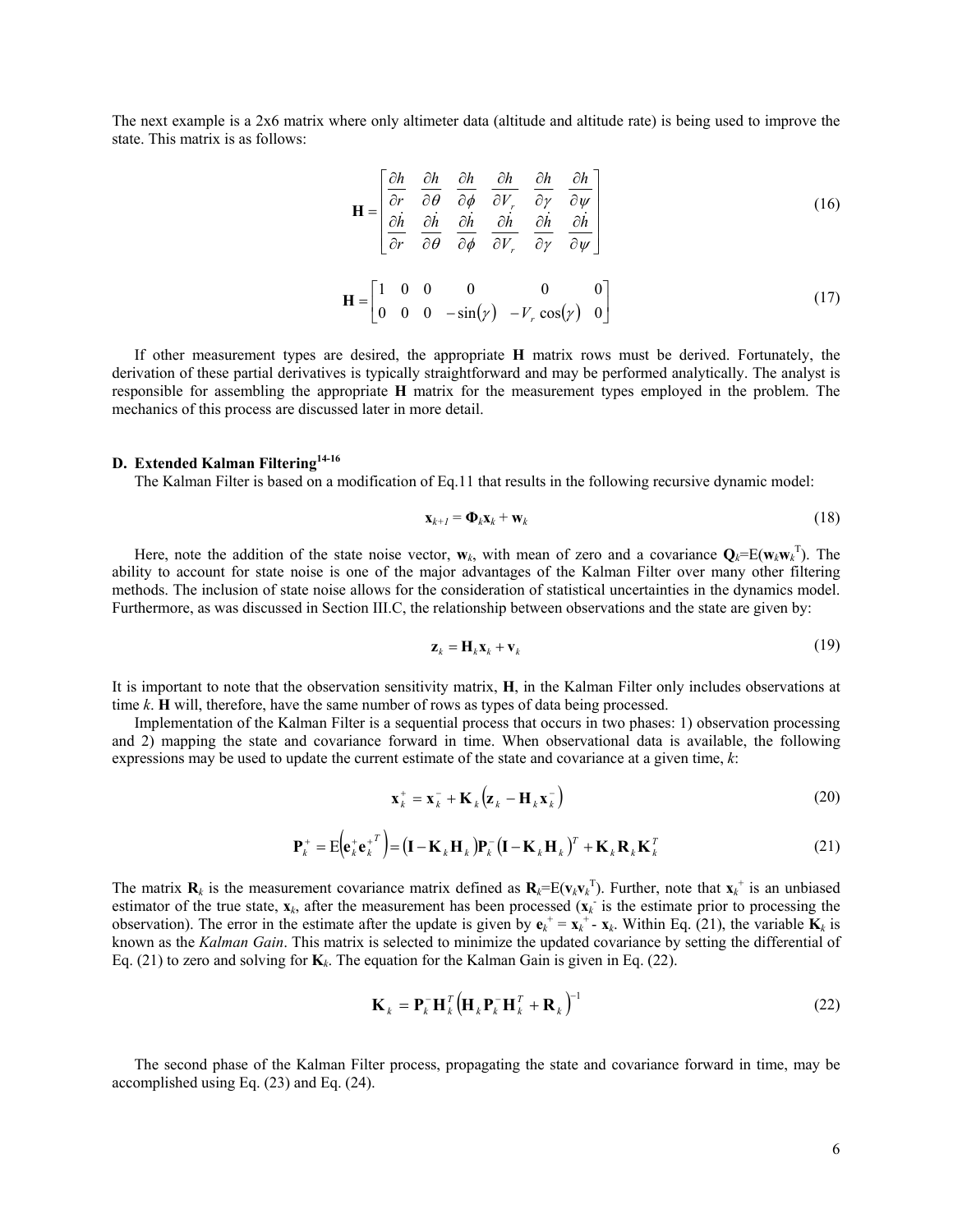$$
\mathbf{x}_{k+1}^{-} = \mathbf{\Phi}_k \mathbf{x}_k^{+}
$$
 (23)

$$
\mathbf{P}_{k+1}^{-} = \mathbf{\Phi}_k \mathbf{P}_k^{+} \mathbf{\Phi}_k^{T} + \mathbf{Q}_k
$$
 (24)

The algorithm for implementing a Kalman Filter is shown graphically in [Fig. 2](#page-6-0).



**Fig. 2 Algorithm for a Kalman Filter.** 

#### **IV. Implementation and Reconstruction Methodology**

<span id="page-6-1"></span><span id="page-6-0"></span>With the theoretical foundation established, attention is turned to the reconstruction methodology. All of the processes described below have been implemented in MATLAB R2006a and run on a desktop computer with Microsoft Windows XP Professional, Version 2002, Service Pack 2. The computational process occurs, roughly, in the same order in which it is presented in this section.

#### <span id="page-6-2"></span>**A. Generating Total Angle of Attack History**

Various methods have been proposed for determining the time-history of an entry vehicle's aerodynamic performance using only accelerometer data.<sup>[18](#page-24-9)</sup> Of particular interest is an approach for estimating the time-history of the total angle of attack developed in previous studies that investigated the reconstruction of the Mars Pathfinder entry trajectory.<sup>[4,](#page-24-4)22</sup> The observation was made that the total angle of attack could be estimated through recognizing the following relationship:

$$
\frac{C_N}{C_A} = \left(\frac{F_N}{\frac{1}{2}\rho V^2 S}\right) / \left(\frac{F_A}{\frac{1}{2}\rho V^2 S}\right) = \frac{m A_N}{m A_A} = \frac{A_N}{A_A}
$$
\n(25)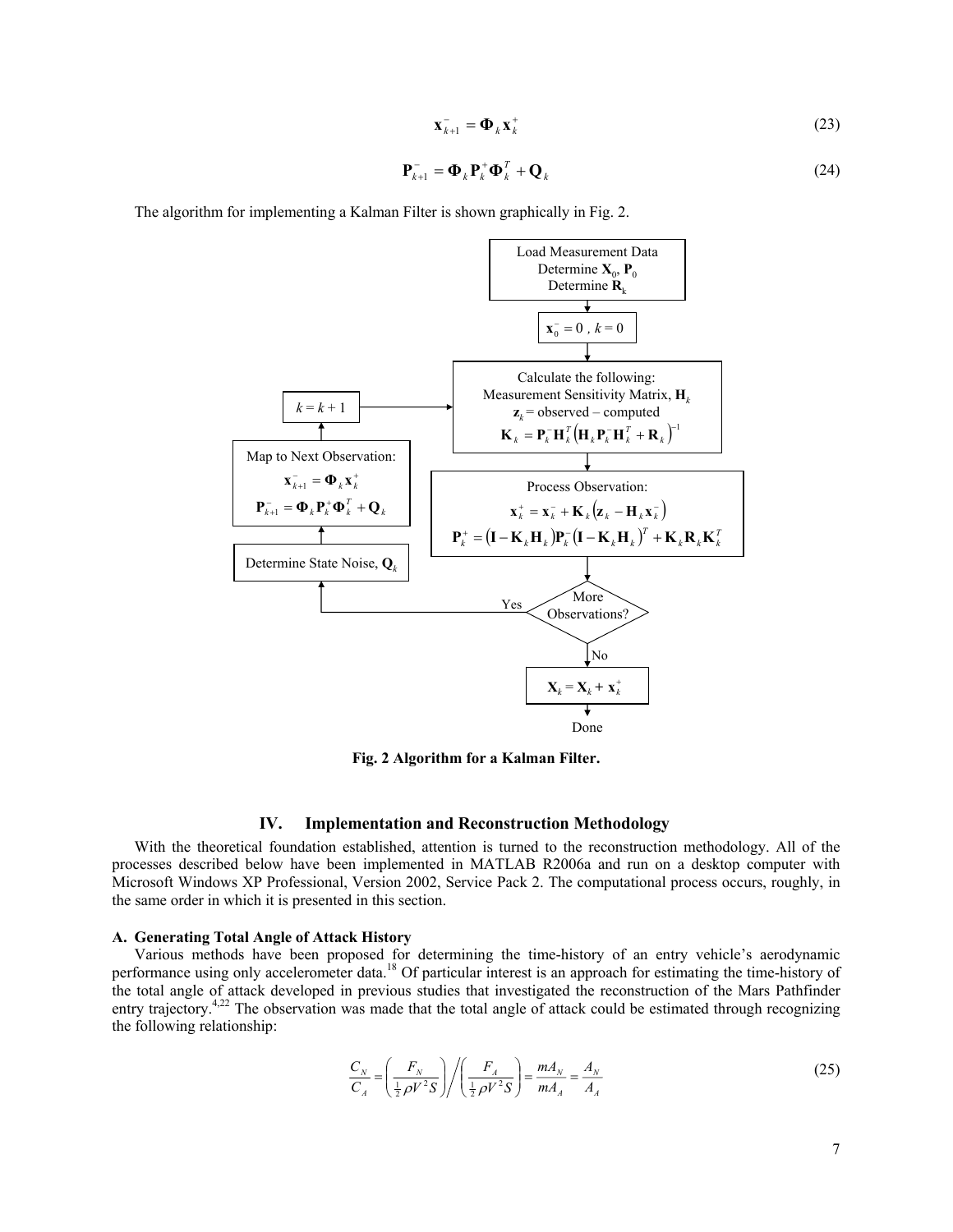In practice, one accelerometer is typically placed along the axial direction, yielding  $A<sub>A</sub>$  directly. Two other accelerometers are placed in the plane perpendicular to the axial direction yielding  $A_X$  and  $A_Y$ , the accelerations in the x-direction and y-direction, respectively. The root-sum-square of  $A_X$  and  $A_Y$  may be then be used to compute  $A_X$ :

$$
A_N = \sqrt{A_X^2 + A_Y^2} \tag{26}
$$

Combining the relationships shown in Eq. (25) and Eq. (26) with vehicle aerodynamics allows the analyst to compute the time-history of total angle of attack. In many vehicle aerodynamic models, vehicle performance  $(C_A,$  $C_N$ ,  $C_L$ ,  $C_D$ ,  $C_M$ , etc) is given as a function of both velocity and angle of attack. Therefore, the  $C_N/C_A$  ratio may also be computed as a function of velocity and angle of attack. If an early estimate of the velocity is available through an initial integration of the axial deceleration pulse, and the  $C_N/C_A$  ratio is available from accelerometer data, the angle of attack may be computed. This procedure was performed in MATLAB through the interpolation of tabulated aerodynamic data.

## **B. Gravity Modeling**

The current version of the reconstruction tool provides the analyst the freedom to include a gravity model with fidelity of their choosing. At the beginning of the code, the user specifies a function handle pointing to an m-file that contains the gravity model they desire to use. Currently, a simple spherical gravity model of the following form is used:

$$
g = g_0 \left(\frac{r_0}{r_0 + h}\right)^2 \tag{27}
$$

If the user wishes, however, they may write a more sophisticated gravity model that is latitude/longitude dependent. The simple model shown in Eq. (27) is assumed to be sufficient for these analyses.

## <span id="page-7-0"></span>**C. Generating a Nominal Atmosphere**

With a time-history of angle of attack created and a gravity model established, the next step is to generate the nominal atmosphere. This process is begun by integrating the axial deceleration pulse forward in time from the initial state. Of particular importance are the time histories of altitude and velocity generated from this procedure. Combining these results with the time history of angle of attack and the aerodynamic model, the following expression may be used to compute density:

$$
\rho = \frac{2mA_A}{V^2 C_A S} \tag{28}
$$

Thus, a density profile is created over the range of altitudes for which integration of the axial deceleration pulse is valid. In many missions, the accelerometer data becomes difficult to use towards the end of the trajectory as significant oscillations are introduced by a number of events that commonly occur near the end of the EDL timeline (e.g. parachute deployment, heatshield separation, lowering of lander on bridle below backshell, etc.). A different method must be used here. Depending on the data available, one of two approaches is recommended. If atmospheric measurements are available during or shortly after the EDL sequence (as is the case for Mars Pathfinder), this information may be used to reconstruct the bottom segment of the atmosphere. The density at a specified altitude (frequently the landing site) is anchored to measured values and an exponential atmosphere model is used to connect this data point to the bottom of the atmospheric profile generated through deceleration measurements. Recall the form of an exponential atmosphere,

$$
\rho = \rho_0 \exp[-h/H] \tag{29}
$$

where  $\rho_0$  is the density at an altitude of zero (*h*=0) and *H* is the atmospheric scale height. Given the data available, it is straightforward to solve for  $\rho_0$  and *H* to satisfy the conditions described above.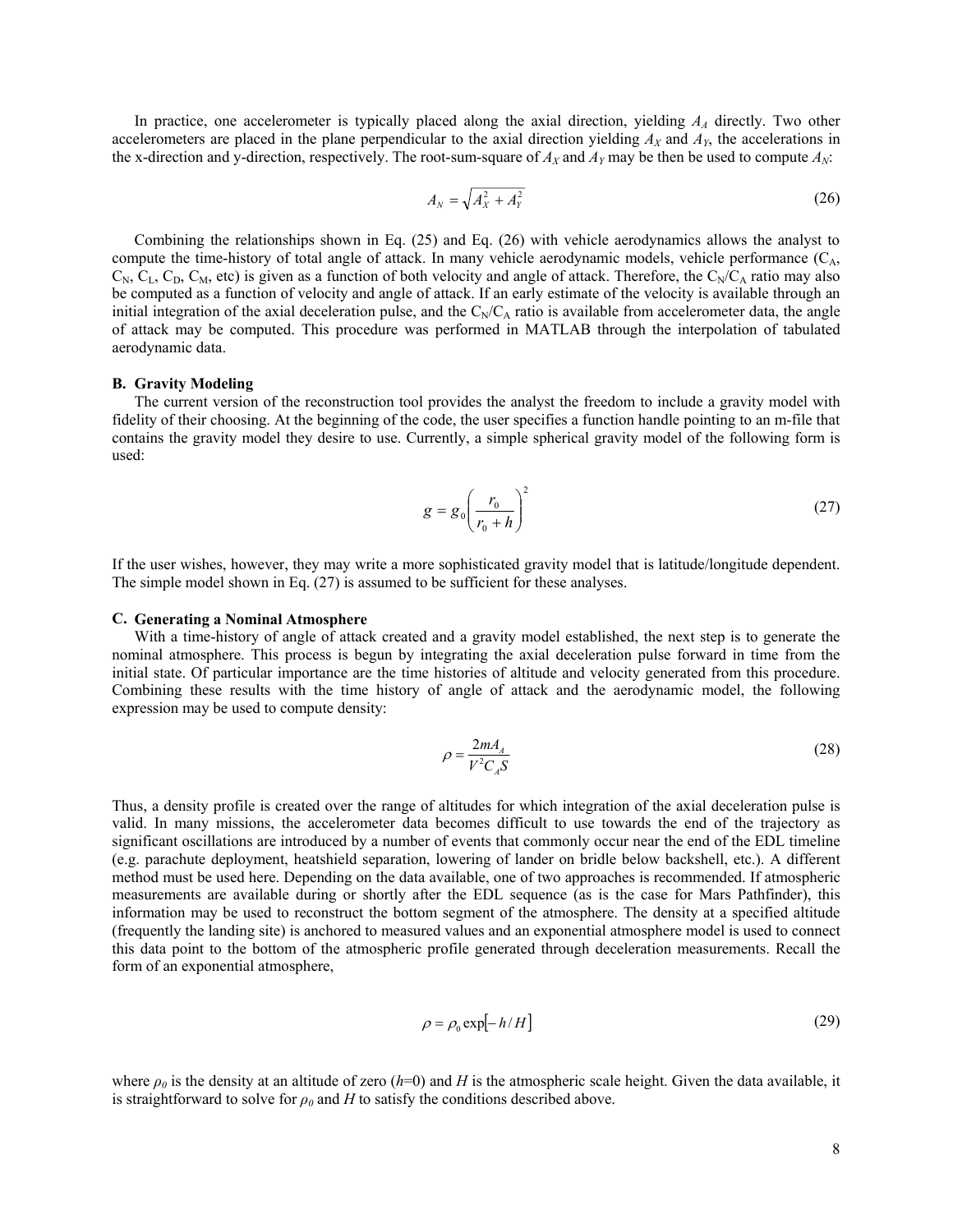If no atmospheric measurements are available, a different approach must be taken. Retaining the use of the exponential model for the missing atmosphere segment, both  $\rho_0$  and *H* may be approximated from the acceleration derived atmosphere model. Here, the atmospheric scale height may be estimated from a curve fit of the bottom portion of the available atmosphere model (how much of the atmospheric profile is used for this fit depends on the specific problem);  $\rho_0$  is selected to ensure continuity between atmosphere segments.

# <span id="page-8-0"></span>**D. Generating a Nominal Trajectory**

With the time-history of the total angle of attack, gravity model, and nominal atmosphere available, the nominal trajectory may be created. Beginning with the initial state, the equations of motion shown in Eq. (1) - Eq. (6) are integrated forward in time while being subjected to the nominal density profile and the vehicle aerodynamics coupled with the time history of total angle of attack. The 'ode45' integration routine was implemented in MATLAB. This built-in function implements a dynamic time-step Runge-Kutta 4,5 algorithm. As is expected, the deceleration pulse created by this trajectory matches the measured data extremely well.

All trajectory analyses incorporate event modeling to allow for changes in mass (e.g. drop heatshield), drag area (e.g. deploy parachute), aerodynamics, or any other user-defined discontinuity in a vehicle parameter. Specifically, the analyst is free to divide the trajectory into an arbitrary number of flight segments and is only required to input the start and end times of each phase, the mass during each phase, the aerodynamic reference area during each phase, and a function-handle pointing to an m-file that contains the aerodynamic model for each phase. An example of how this is done is presented in the Mars Pathfinder case study located at the end of this report.

## **E. Implementation of the Extended Kalman Filter**

Referring back to the section on Kalman filtering theory, recall that the following inputs are needed to implement an EKF:

- 1. *Nominal trajectory* creation of this trajectory is as discussed in the pervious section
- 2. *Ability to integrate equations of motion* made possible through the gravity model, nominal atmosphere, and time-history of total angle of attack
- <span id="page-8-1"></span>3. *Initial state and covariance* – input that must be provided by the analyst on a problem specific basis
- <span id="page-8-2"></span>4. *Measurement sensitivity matrix* – requires nominal trajectory with rows constructed as discussed in Section [III](#page-2-1)[.C](#page-4-0); the user must create this to match the data types used in the Kalman filter
- 5. *Measurement covariance*  input that must be provided by the analyst on a problem specific basis
- 6. *State noise* input that must be provided by the analyst on a problem specific basis
- 7. *State transition matrix*  calculated numerically using the approach shown in Section [III.](#page-2-1)[B](#page-4-1)

In the above list, note that all the required inputs are either input by the analyst or generated using the approaches described in Section [IV](#page-6-1).[A](#page-6-2) through Section [IV.](#page-6-1)[D](#page-8-0). The initial state and covariance are incorporated directly by the analyst at the beginning of the code. For the other user specified inputs, the analyst specifies a function handle that points to an m-file (with time and the current state vector as inputs) which returns the desired information – either the **H**, **R**, or **Q** matrix. The analyst is free to make these matrices whatever form they wish subject to the input/output constraints specified in the code.

If only accelerometer data is available over the bulk of the trajectory, it may not be possible to create meaningful shifts in the nominal atmosphere or trajectory through the use of the EKF. In other words, the best estimated trajectory will coincide with the nominal trajectory. This is because the assumptions made in creating the nominal atmosphere will result in a nominal deceleration pulse that is always nearly identical to the measured deceleration pulse. Despite this limitation, the EKF remains an effective way to investigate the uncertainty in each of the states throughout the trajectory. Further, if non-accelerometer data is available (e.g. altimeter data, spacecraft-to-spacecraft radiometric data), the EKF is capable of appropriately shifting the trajectory states to better agree with the measured data.

Finally, care must be taken when implementing the EKF. If measurements cause large deviations from the nominal, the error in the states may become unstable when integrated over the entire descent trajectory – especially if these errors are introduced early in the process. In some cases, the introduction of additional state noise helps address this problem.

# <span id="page-8-3"></span>**F. Atmosphere Reconstruction**

After implementation of the EKF on the entry trajectory, a reconstruction of the atmosphere may be performed. As before, the density profile may be determined using Eq. (28). One of the primary challenges associated with this methodology is the difficulty associated with separating errors in density and errors in the aerodynamic modeling.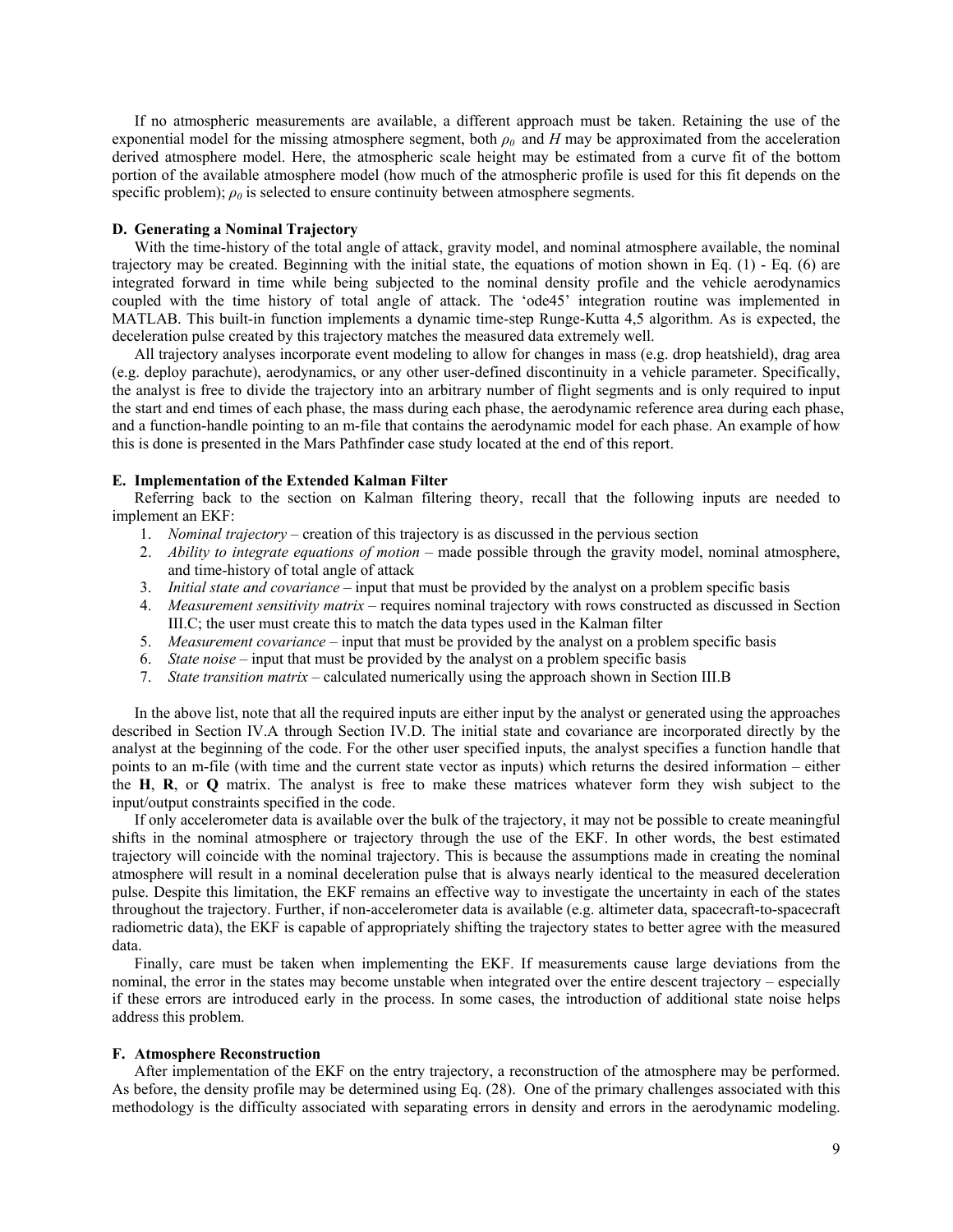This is especially problematic if no direct measures of atmospheric properties are available. Additional errors are introduced by the use of Eq. (28) when only coarse aerodynamic models are available (as is the case for the Mars Pathfinder case study discussed below). Despite these challenges with determining mean density values, the uncertainties generated by the EKF in the trajectory states (specifically altitude and velocity) may be used to generate an uncertainty in density.

With a density vs. altitude profile established, the hydrostatic equation may be integrated to determine a pressure distribution with altitude:

$$
\frac{dp}{dh} = -\rho g \tag{30}
$$

Ideally, direct surface pressure measurements will be available to produce a good starting point from which to begin the integration. If they are not available, a guess of the pressure must be made from other available data and the analyst's judgment. Finally, the temperature profile may be calculated at each point along the trajectory through the ideal gas law:

$$
T = \left(\frac{M}{R}\right)\left(\frac{p}{\rho}\right) \tag{31}
$$

where M is the mean molecular weight (assumed to be 43.2685 kg/kmol on Mars) and R is the universal gas constant (8314.34 J/kmol-K).

# **V. Mars Pathfinder Case Study**

Data for Mars Pathfinder was compiled from a number of sources.<sup>[3](#page-8-1),4,18-26</sup> Where possible[,](#page-8-2) an effort was made to ensure equivalent assumptions were made before combining data. Basic vehicle parameters and the initial entry state are obtained from the Mars Pathfinder EDL reconstruction work of Spencer et al.<sup>[4](#page-24-4)</sup> The entry mass is assumed to be 585.3 kg with a heatshield mass of 64.4 kg and a backshell mass of 56.9 kg. The assumed entry state is as shown in [Table 1](#page-9-0). While the uncertainty in the entry states is not directly available in the literature, uncertainty data is available on the NASA Planetary Data System (PDS) at a slightly earlier epoch (July 4, 1997, 16:51:12.28 UTC, approximately 38.2 seconds prior to what is defined as entry interface).<sup>21</sup> Assuming that these uncertainties are uncorrelated, they may be mapped forward in time (for 38.2 seconds) using the state transition matrix as is described in Eq. (24) with **Q**=0. The uncertainties shown in [Table 1](#page-9-0) are generated by the author and correspond to the PDS uncertainties propagated forward in time. Analysis demonstrated that over 38.2 seconds, the error in the state grows by approximately 1.5% in the worst case. Therefore, the levels of uncertainty at both times are identical to within the precision presented.

|              | Table 1 Summary of Mars Pathfinder entry state. |            |
|--------------|-------------------------------------------------|------------|
| <b>LA -4</b> | $M_{\rm con}$ $V_{\rm cluc}^4$                  | - Uncertoi |

<span id="page-9-0"></span>

| Parameter                    | Mean Value <sup>4</sup>          | Uncertainty $(1\sigma)$ |
|------------------------------|----------------------------------|-------------------------|
| Epoch at entry interface     | July 4, 1997<br>16:51:50.482 UTC | Not available           |
| Radial distance              | 3,522.2 km                       | $1.7 \mathrm{km}$       |
| Aerocentric latitude         | 22.6303 deg                      | $0.04$ deg              |
| Aerocentric longitude        | 337.9976 deg                     | $0.01$ deg              |
| Inertial velocity            | $7.2642$ km/s                    | $0.7$ m/s               |
| Inertial flight path angle   | $-14.0614$ deg                   | $0.02$ deg              |
| Inertial flight-path azimuth | 253.1481 deg                     | $0.02$ deg              |

# **A. Analysis of Acceleration Data**

Acceleration data from the accelerometers that were part of the Atmospheric Structure/Meteorology (ASI/MET) experiment is available throughout the EDL sequence. Note that for these accelerometers, lab tests demonstrated that  $1 \text{ g} = 9.795 \text{ m/s}^2$ . The measured axial acceleration is provided in [Fig. 3](#page-10-0). This axial acceleration pulse may be used to infer the timing of key events during the EDL sequence. The times of relevant EDL events are summarized in [Table](#page-10-1)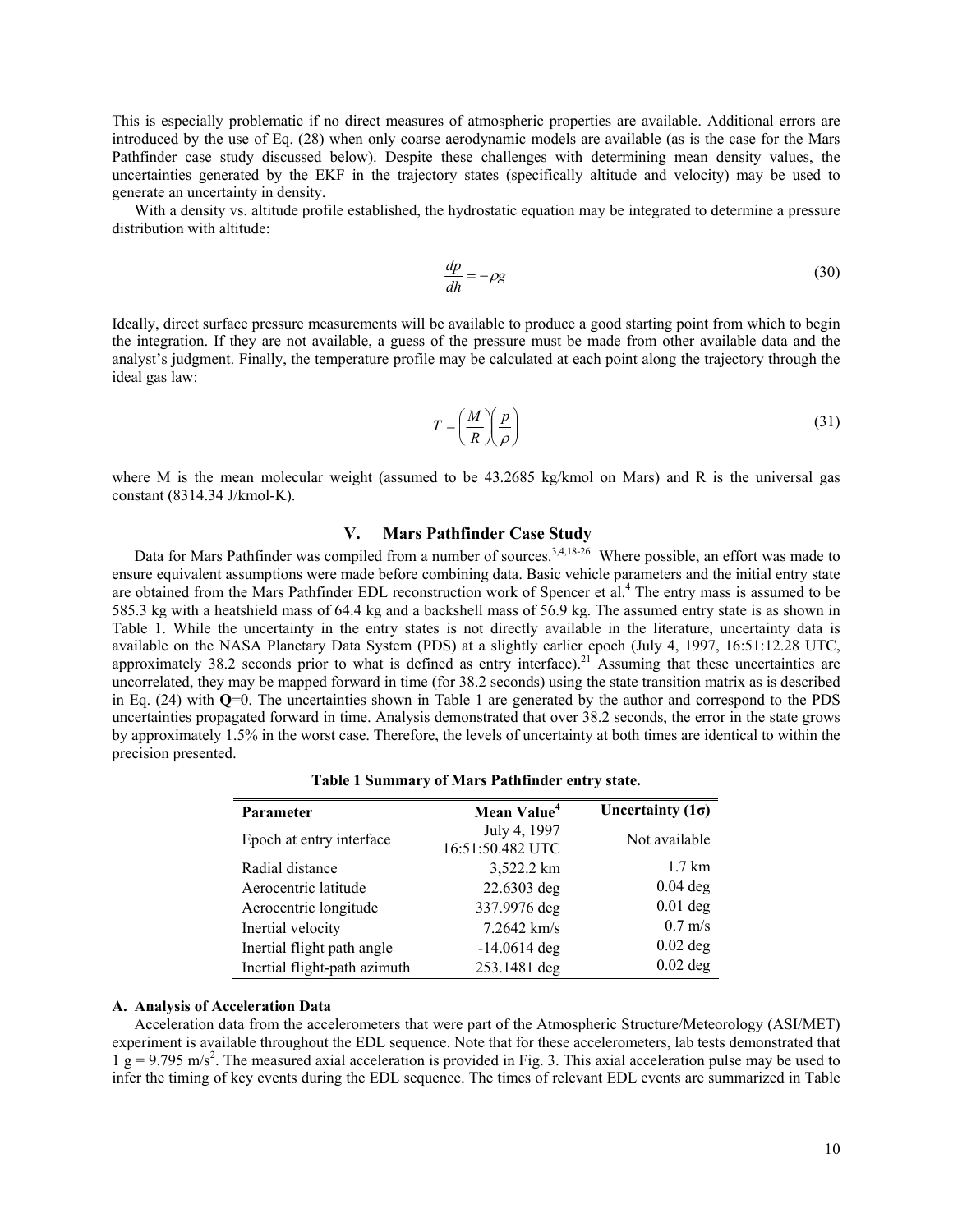[2.](#page-10-1) Preprocessing of this data was performed prior to use in the reconstruction analysis performed below. This procedure removed spurious data, including spikes introduced when the gain on the accelerometer was switched.

Additionally, care must be taken when incorporating the accelerometer data. Recall that accelerometers only measure the sensed inertial acceleration. Therefore, when using equations of motion in a rotating frame, one must be careful to compare accelerations in the same frame.



<span id="page-10-1"></span><span id="page-10-0"></span>**Fig. 3 Acceleration as measured by the ASI/MET accelerometers.** 

|                                           | Time from      |
|-------------------------------------------|----------------|
| Event                                     | entry, sec     |
| Entry interface $(r = 3522.2 \text{ km})$ | 0 <sub>0</sub> |
| Mortar fire                               | 171.4          |
| Begin parachute inflation                 | 172.2          |
| Parachute full inflation                  | 172.7          |
| Heatshield separation                     | 192.1          |
| Radar ground acquisition                  | 276.0          |
| Rocket ignition                           | 299.1          |
| Bridle cut                                | 301.3          |
| Touchdown (first bounce)                  | 305.0          |

**Table 2 Summary of key EDL events.** 

# **B. Creation of Flight Segments**

<span id="page-10-2"></span>The Mars Pathfinder entry trajectory was divided into three flight segments using the approach described in Section [IV](#page-6-1).[D.](#page-8-0) These three flight segments are defined by the user-defined inputs described in [Table 3.](#page-10-2)

**Table 3 Mars Pathfinder flight segments.** 

|                  | start time       | end time            | mass               | Aerodynamics          |
|------------------|------------------|---------------------|--------------------|-----------------------|
| Flight segment 1 | 0 <sub>sec</sub> | 172.2 sec           | 585.3 kg           | capsule               |
| Flight segment 2 | 172.2 sec        | $192.1 \text{ sec}$ | 585.3 kg           | $capsule + parachute$ |
| Flight segment 3 | 192.1 sec        | 297 sec             | $520.9 \text{ kg}$ | $capsule + parachute$ |

Flight segment 1 defines the vehicle characteristics from entry through the beginning of parachute inflation. The entry vehicle aerodynamic database used during this portion of flight is as described in the literature. Tabular data of the Mars Pathfinder capsule aerodynamics are available and the data used are presented in [Table 4](#page-11-0). These data were incorporated into a MATLAB m-file and linear interpolation was performed based on inputs of angle of attack and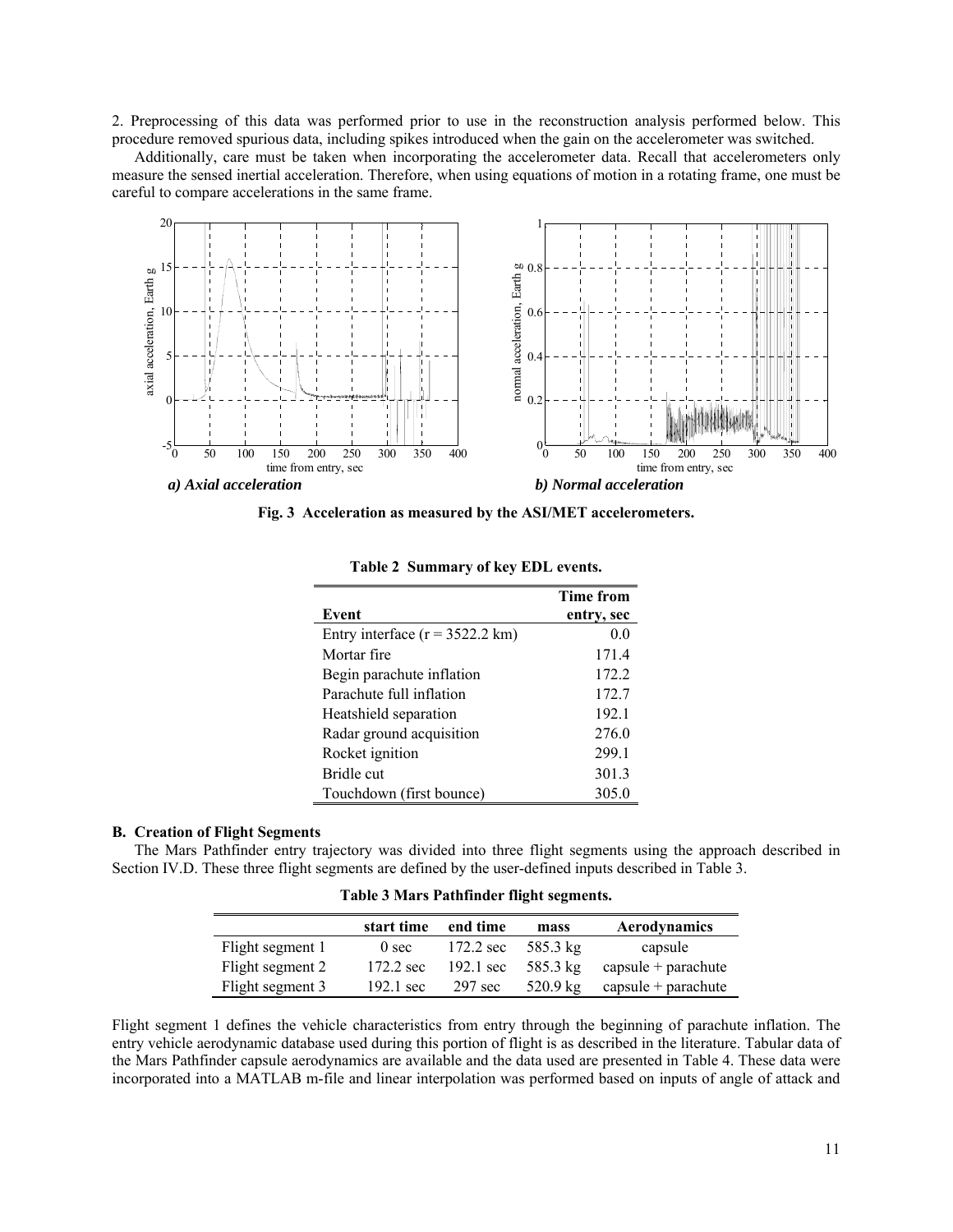<span id="page-11-0"></span>velocity. Linear interpolation was chosen over other interpolation methods (such as Hermite cubic) for computational speed.

| Angle of         |              |         |                         |           |
|------------------|--------------|---------|-------------------------|-----------|
| Attack, deg      | $M_{\infty}$ | $C_N$   | $\mathbf{C}_\mathbf{A}$ | $C_N/C_A$ |
| $\boldsymbol{0}$ | 31.6         | 0.00000 | 1.6984                  | 0.00000   |
| $\overline{0}$   | 22.3         | 0.00000 | 1.7290                  | 0.00000   |
| $\overline{0}$   | 9.4          | 0.00000 | 1.6393                  | 0.00000   |
| $\overline{0}$   | 1.9          | 0.00000 | 1.3079                  | 0.00000   |
| $\overline{c}$   | 39.3         | 0.00749 | 1.6597                  | 0.00451   |
| $\overline{c}$   | 36.7         | 0.00358 | 1.6796                  | 0.00213   |
| $\overline{c}$   | 31.6         | 0.00238 | 1.6943                  | 0.00140   |
| $\overline{c}$   | 27.7         | 0.00623 | 1.7138                  | 0.00364   |
| $\overline{2}$   | 22.3         | 0.00621 | 1.7208                  | 0.00361   |
| $\overline{c}$   | 20.9         | 0.00557 | 1.7168                  | 0.00324   |
| $\overline{2}$   | 18.3         | 0.00344 | 1.7141                  | 0.00201   |
| $\overline{c}$   | 16.0         | 0.00173 | 1.6999                  | 0.00102   |
| $\overline{c}$   | 14.0         | 0.00262 | 1.6740                  | 0.00157   |
| $\overline{c}$   | 12.2         | 0.00322 | 1.6547                  | 0.00195   |
| $\overline{c}$   | 9.4          | 0.00364 | 1.6382                  | 0.00222   |
| $\overline{2}$   | 1.9          | 0.00480 | 1.3069                  | 0.00367   |
| 5                | 39.3         | 0.01852 | 1.6508                  | 0.01122   |
| 5                | 36.7         | 0.01121 | 1.6595                  | 0.00676   |
| 5                | 31.6         | 0.01047 | 1.6616                  | 0.00630   |
| 5                | 27.7         | 0.01451 | 1.6821                  | 0.00863   |
| 5                | 22.3         | 0.01425 | 1.6877                  | 0.00844   |
| 5                | 18.3         | 0.01104 | 1.6804                  | 0.00657   |
| 5                | 16.0         | 0.00996 | 1.6679                  | 0.00597   |
| 5                | 14.0         | 0.00859 | 1.6563                  | 0.00519   |
| 5                | 12.2         | 0.00890 | 1.6418                  | 0.00542   |
| 5                | 9.4          | 0.00971 | 1.6278                  | 0.00597   |
| 5                | 1.9          | 0.01190 | 1.3027                  | 0.00913   |
| 11               | 39.3         | 0.04517 | 1.5896                  | 0.02842   |
| 11               | 36.7         | 0.03592 | 1.5767                  | 0.02278   |
| 11               | 22.3         | 0.03571 | 1.5954                  | 0.02238   |
| 11               | 1.9          | 0.02607 | 1.2813                  | 0.02035   |

**Table 4 Mars Pathfinder capsule aerodynamics[.24](#page-25-1)**

Flight segment 2 begins at parachute inflation and lasts through heatshield separation. To remain consistent with previous studies, parachute drag coefficients of  $C_{D0}$ =0.41<sup>[20](#page-24-12)</sup> and  $C_{D0}$ =0.50<sup>4</sup> were investigated. During inflation, the drag generated by the parachute is modeled through the inflation curve method:

$$
F_P = qC_{D0}S_0 \left(\frac{t - t_{SI}}{t_{FI} - t_{SI}}\right)^n
$$
\n(32)

where  $t_{SI}$  is the inflation start time and  $t_{FI}$  is the time of full inflation. Through inspection of the accelerometer data, it was determined that the inflation time was approximately 0.53 seconds.

Flight segment 3 begins after the 64.4 kg heatshield is dropped and the vehicle mass is reduced from 585.3 kg to 520.9 kg. During this segment, drag is produced by both the parachute and capsule. This phase is concluded at 297 seconds after entry interface, just prior to retrorocket ignition.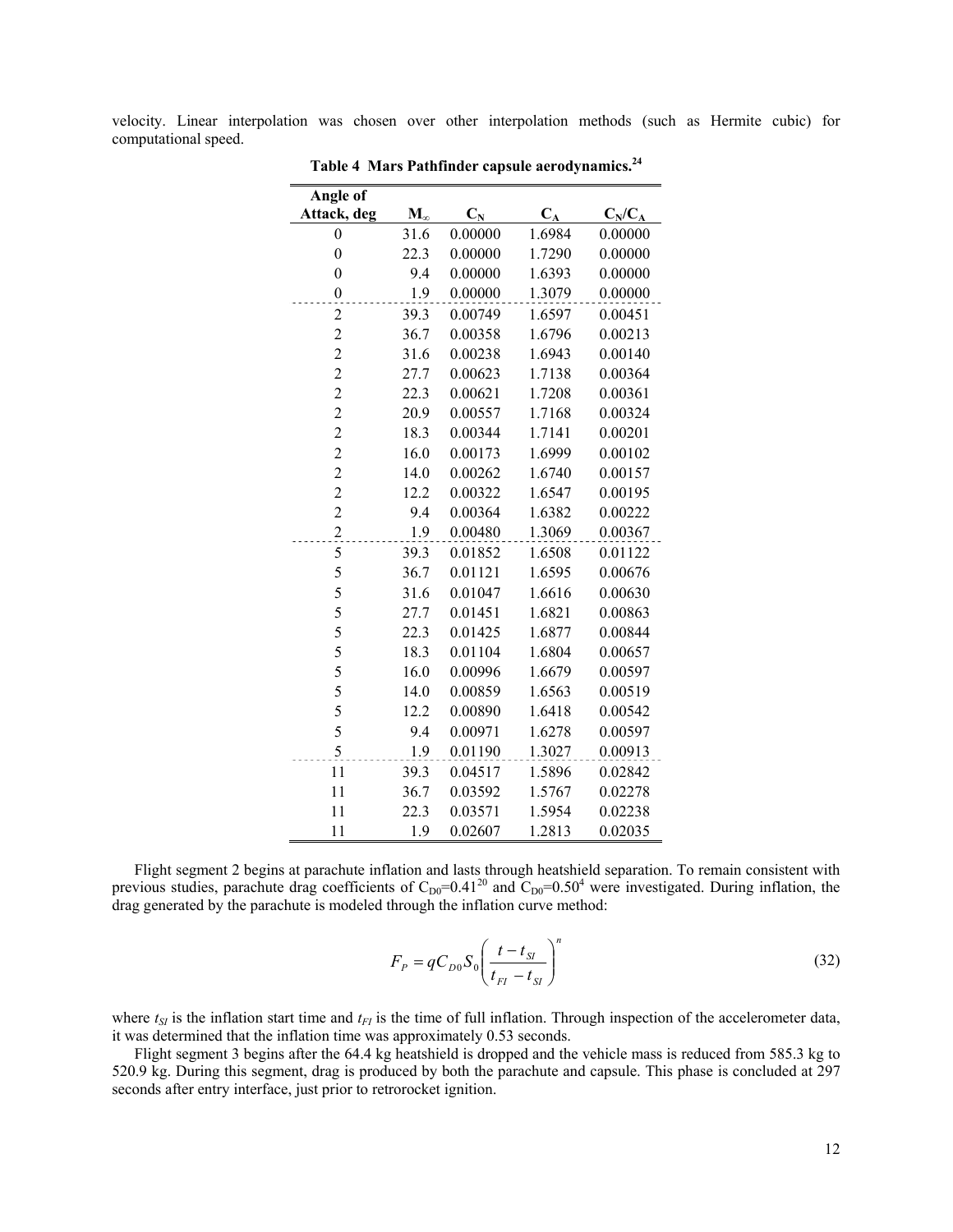## **C. Reconstruction of Total Angle of Attack**

Using the measured acceleration data shown in [Fig. 3](#page-10-0) and the aerodynamics specified in [Table 4](#page-11-0), the time history of total angle of attack may be computed. [Fig. 4](#page-12-0) shows a comparison of the normal-to-axial acceleration ratio developed using the techniques described in this study with data available in the literature. [Fig. 5](#page-12-1) provides a similar comparison for total angle of attack.



**Fig. 4 Comparison of time history of normal-to-axial acceleration ratio.** 

<span id="page-12-0"></span>

**Fig. 5 Comparison of time history of total angle of attack.** 

<span id="page-12-1"></span>After reviewing the total angle of attack data shown in [Fig. 5,](#page-12-1) the limitations of the aerodynamic model presented in [Table 4](#page-11-0) become apparent. The relatively coarse resolution of aerodynamic data combined with the linear interpolation between available data points likely contributes to the difference seen in angle of attack between 50 seconds and 70 seconds. The predicted angle of attack before 50 seconds and after 70 seconds shows good agreement with the values presented in the literature.

## **D. Creation of Mars Pathfinder Nominal Atmosphere**

The nominal atmosphere for Mars Pathfinder may now be computed as discussed in Section [IV](#page-6-1)[.C](#page-7-0). The altitude and velocity profiles may be estimated through propagating the measured axial deceleration pulse forward in time, while the axial force coefficient,  $C_A$ , is estimated based on the velocity, angle of attack [\(Fig. 5\)](#page-12-1), and assumed aerodynamic database ([Table 4](#page-11-0)). Fortunately, Mars Pathfinder took atmospheric measurements shortly after landing. The measured density at the surface was approximately  $0.0176 \text{ kg/m}^3$ .<sup>[26](#page-25-0)</sup> To ensure continuity between atmosphere segments, the exponential atmosphere model used to estimate the density at low altitudes requires an atmospheric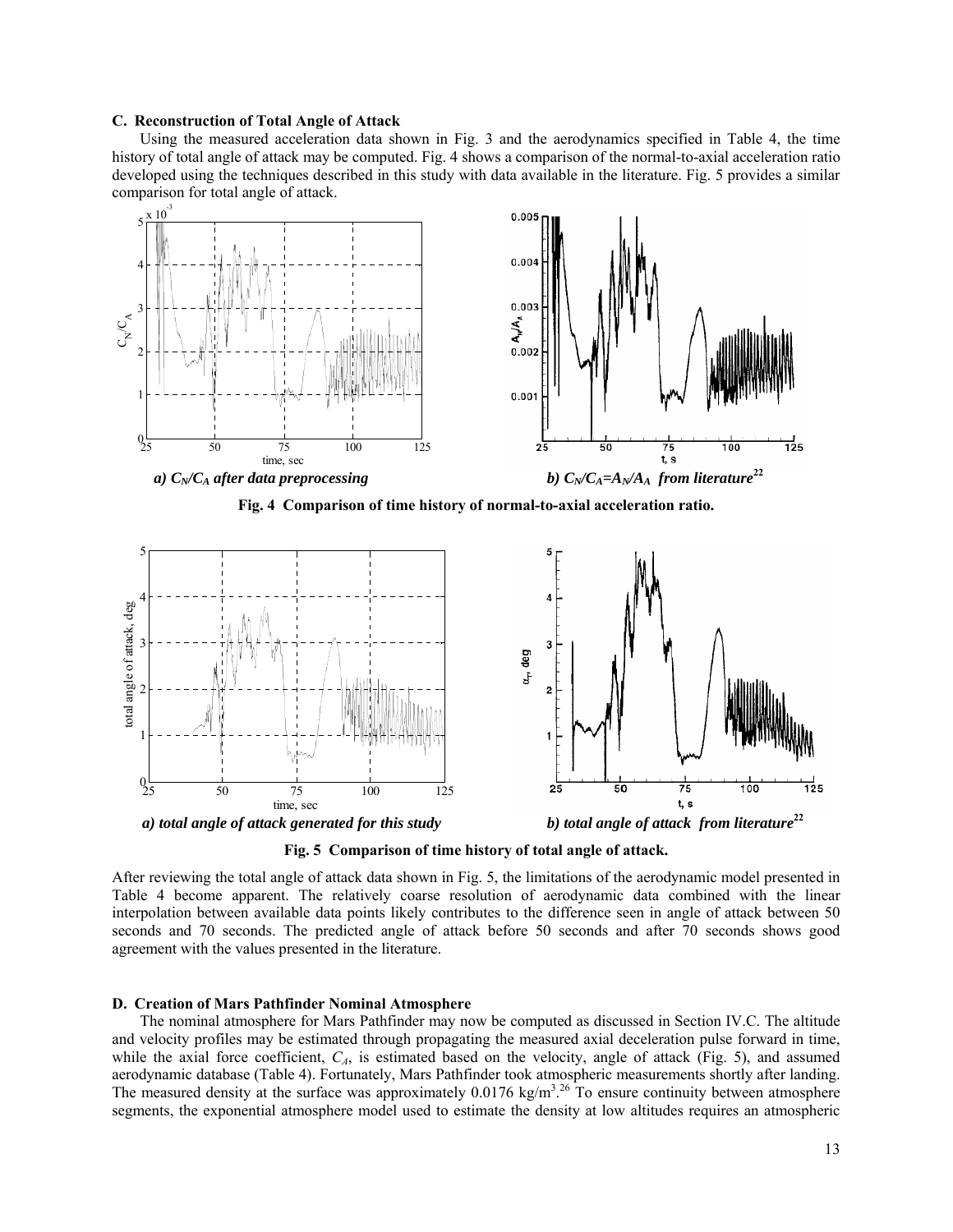scale height of 13,787 km. Note that the scale height of 13.8 km is only used in the initial estimate of the atmosphere – the best estimated atmosphere will have a different scale height. The nominal density profile generated using the techniques discussed in Section [IV.](#page-6-1)[C](#page-7-0) is as shown in [Fig. 6.](#page-13-0) Additionally, this figure provides a comparison of the nominal density profile with the post-flight density profile available on the NASA PDS constructed from ASI/MET data[.27](#page-25-2) All motion in this reconstruction is assumed to occur over a spherical planet.



**Fig. 6 Nominal density profile reconstruction and comparison with results from literature.** 

## <span id="page-13-0"></span>**E. Creation of Mars Pathfinder Nominal Trajectory**

The atmospheric, aerodynamic, and event data presented above are sufficient to construct a nominal trajectory. This trajectory is created by integrating the initial conditions shown in [Table 1](#page-9-0) forward in time. Because the Pathfinder entry vehicle was spin stabilized at a rate of approximately 2 rpm, perturbations in the ballistic trajectory caused by normal acceleration were assumed to cancel each other out. The results obtained for the nominal trajectory in this study, along with a comparison with results from the literature, are shown in [Fig. 7](#page-13-1) and [Fig. 8](#page-14-0).



<span id="page-13-1"></span>**Fig. 7 Comparison of nominal atmosphere-relative velocity and flight path angle with results from literature.**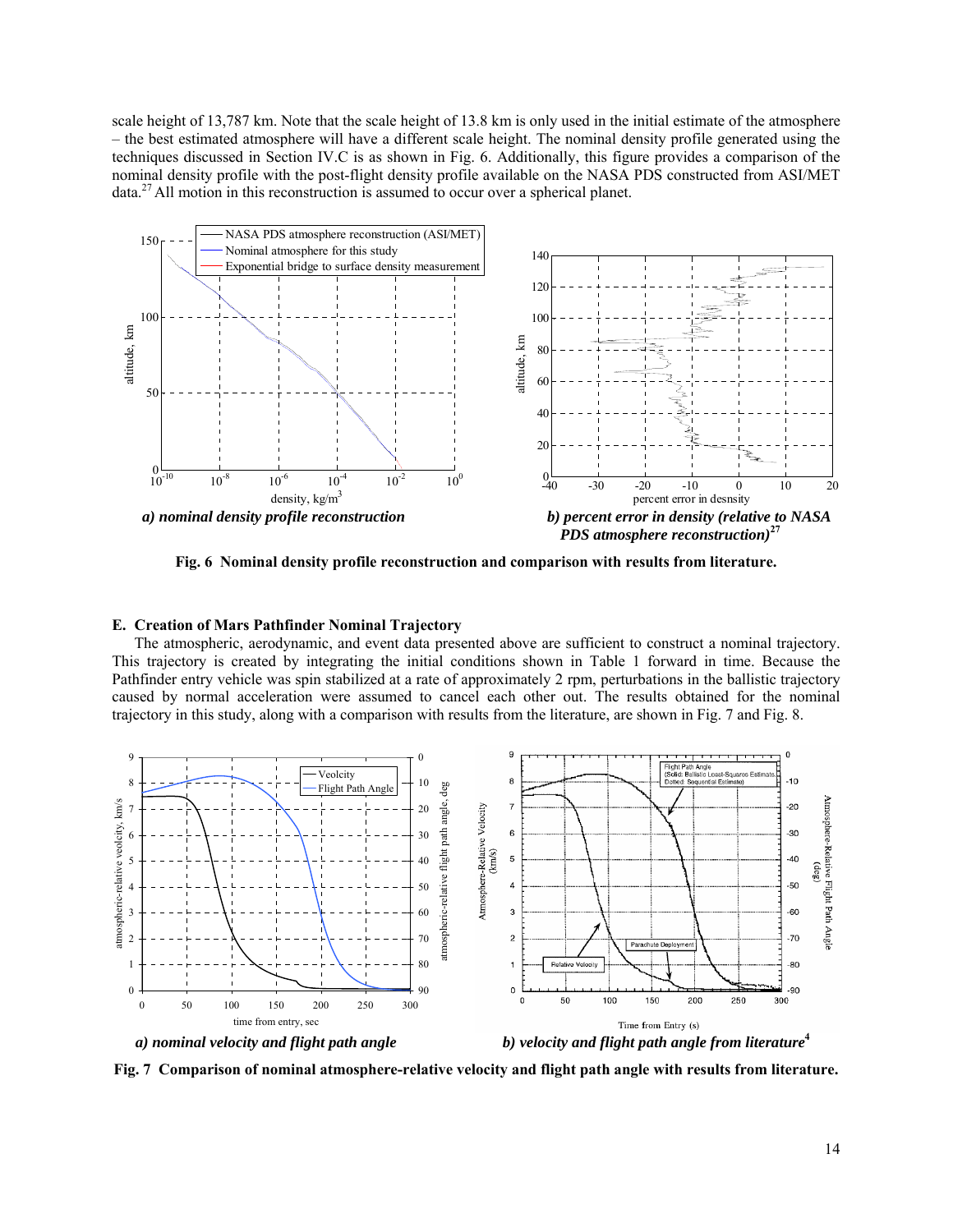

**Fig. 8 Comparison of nominal altitude with results from literature.** 

# <span id="page-14-0"></span>**F. Implementation of Extended Kalman Filter**

<span id="page-14-1"></span>An EKF was implemented to incorporate the accelerometer data and altimeter data recorded during the Mars Pathfinder entry. The accelerometer data is available at sampling rate 32 Hz and altimeter data is available at 1 Hz. The instrument characteristics used to generate the measurement covariance matrix, **R**, are as shown in [Table 5.](#page-14-1)

|                              |                       | <b>Measurement</b>  | <b>Measurement</b> |
|------------------------------|-----------------------|---------------------|--------------------|
| Instrument                   | <b>Description</b>    |                     | Uncertainty        |
| Accelerometers <sup>28</sup> | Allied Signal QA-3000 | Sensed Acceleration | $1,500 \mu$ g-rms  |
| Altimeter                    | Honeywell HG8505DA    | Altitude            | $0.3 \text{ m}$    |
|                              |                       | Altitude Rate       | $\rm{m/s}$         |

**Table 5 Summary of assumed instrument performance.** 

Prior to parachute deployment, the standard deviation in accelerometer measurements is assumed to be approximately equal to the instrument measurement uncertainty at the stated sampling rate (1,500 μg).<sup>28</sup> After the parachute is deployed, significant oscillations in the accelerometer data are observed throughout the remainder of the trajectory. From this point forward, based on inspection of the apparent noise level in the data, a standard deviation of 0.1 g is assumed.

In this problem, the EKF is implemented in two phases. From entry interface until the time the altimeter acquires the ground  $(t = 0-277$  seconds), only accelerometer data is used and measurements are incorporated using the **H** matrix shown in Eq. (15). From altimeter ground acquisition (277 seconds) until just prior to retrorocket firing (298 seconds), altimeter data is used. No altimeter data was available to the author beyond 298 seconds after entry interface. The altimeter measurements are incorporated into the EKF using the **H** matrix shown in Eq. (17).

Implementation of the accelerometer data yields the results shown below in [Fig. 9](#page-15-0). The nominal trajectory is shown in black and the 1-σ error bands are shown in green.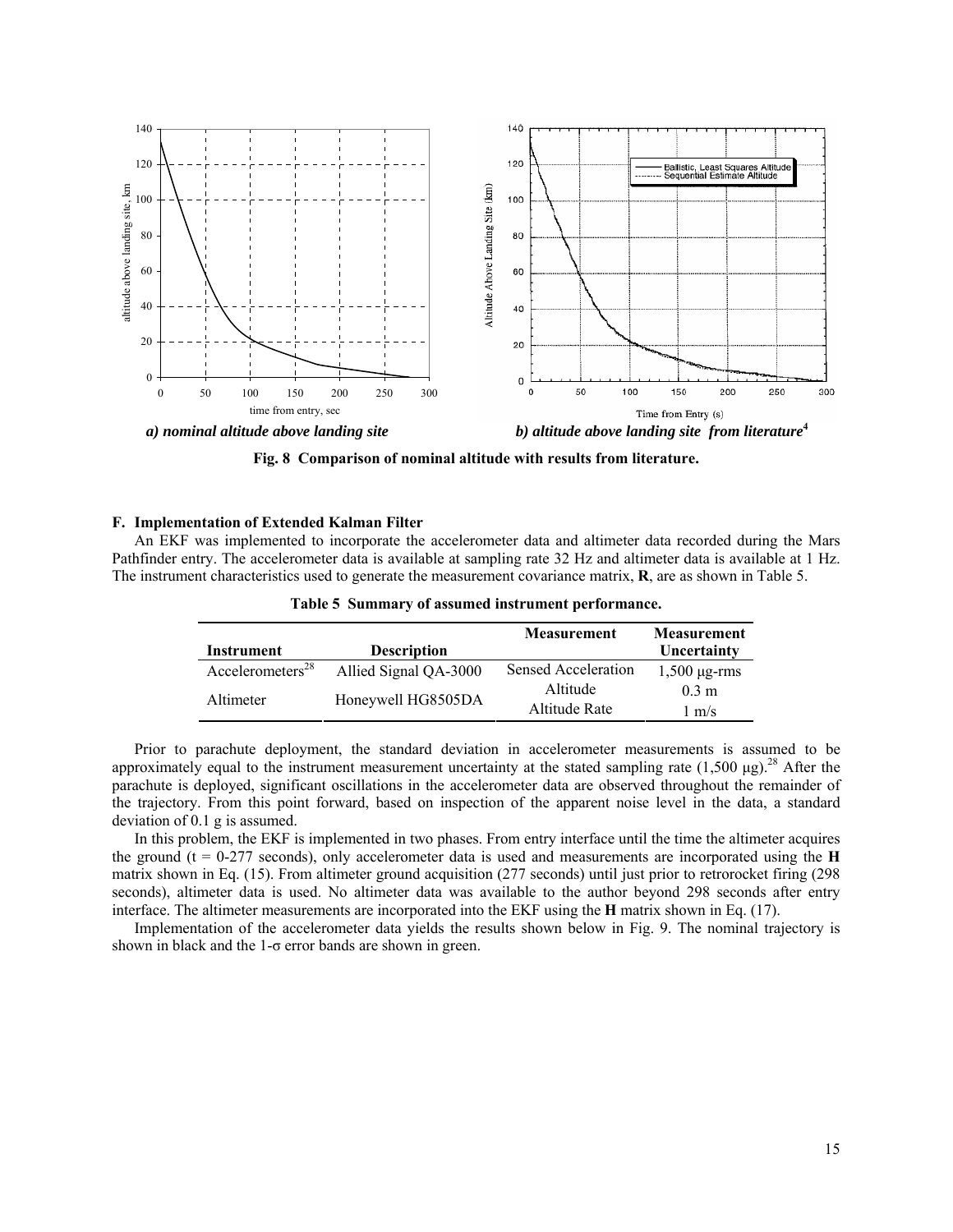

**Fig. 9 Time-history of selected states from the best estimated trajectory.** 

<span id="page-15-0"></span>Comparison with the trajectories from the literature (see [Fig. 7](#page-13-1) and [Fig. 8\)](#page-14-0) shows excellent agreement. To achieve a better comparison than is possible by visual inspection, the data for the (sequential) best estimated trajectory developed by Spencer et al. in 1999<sup>[4](#page-24-4)</sup> was obtained by the author. This information allowed for a more detailed comparison of the results from these two studies. This comparison is shown in [Fig. 10.](#page-15-1)



 *a) difference in best estimate altitude from literature b) difference in best estimate velocity from literature* 

# **Fig. 10 Absolute difference in altitude and velocity between the results of this study and those found by Spencer et al. in 1999[.4](#page-24-4)**

<span id="page-15-1"></span>The results shown in [Fig. 10](#page-15-1) compare the error observed for two different parachute drag coefficients. If a parachute  $C_{D0}$  of 0.50 is used (the assumption made by Spencer et al.), then the maximum difference in position is about 750 m and the maximum error in velocity is about 18 m/s. The observed differences become greater if a parachute C<sub>D0</sub> of 0.41 is used instead (the reconstructed Pathfinder DGB performance by Desai et al. in [20](#page-24-12)05).<sup>20</sup> A more detailed discussion of parachute performance is given in Section [VI](#page-18-0) in which the authors demonstrate that the best estimate of the Mars Pathfinder parachute drag coefficient is between these two values,  $0.4419 \pm 0.0549$  [3- $\sigma$ ].

The difference between the results of this study and those found by Spencer et al. are small – on the order of 100s of meters in altitude and 10s of m/s in velocity. Of particular interest is the approximately constant bias in altitude of  $\sim$ 750 m seen throughout the direct comparison between the two trajectories (the black line in [Fig. 10](#page-15-1)). The observed differences are possibly introduced by a number of sources. First, note that the sequential estimator employed by Spencer et al. utilized noncoherent Doppler data collected during entry in addition to accelerometer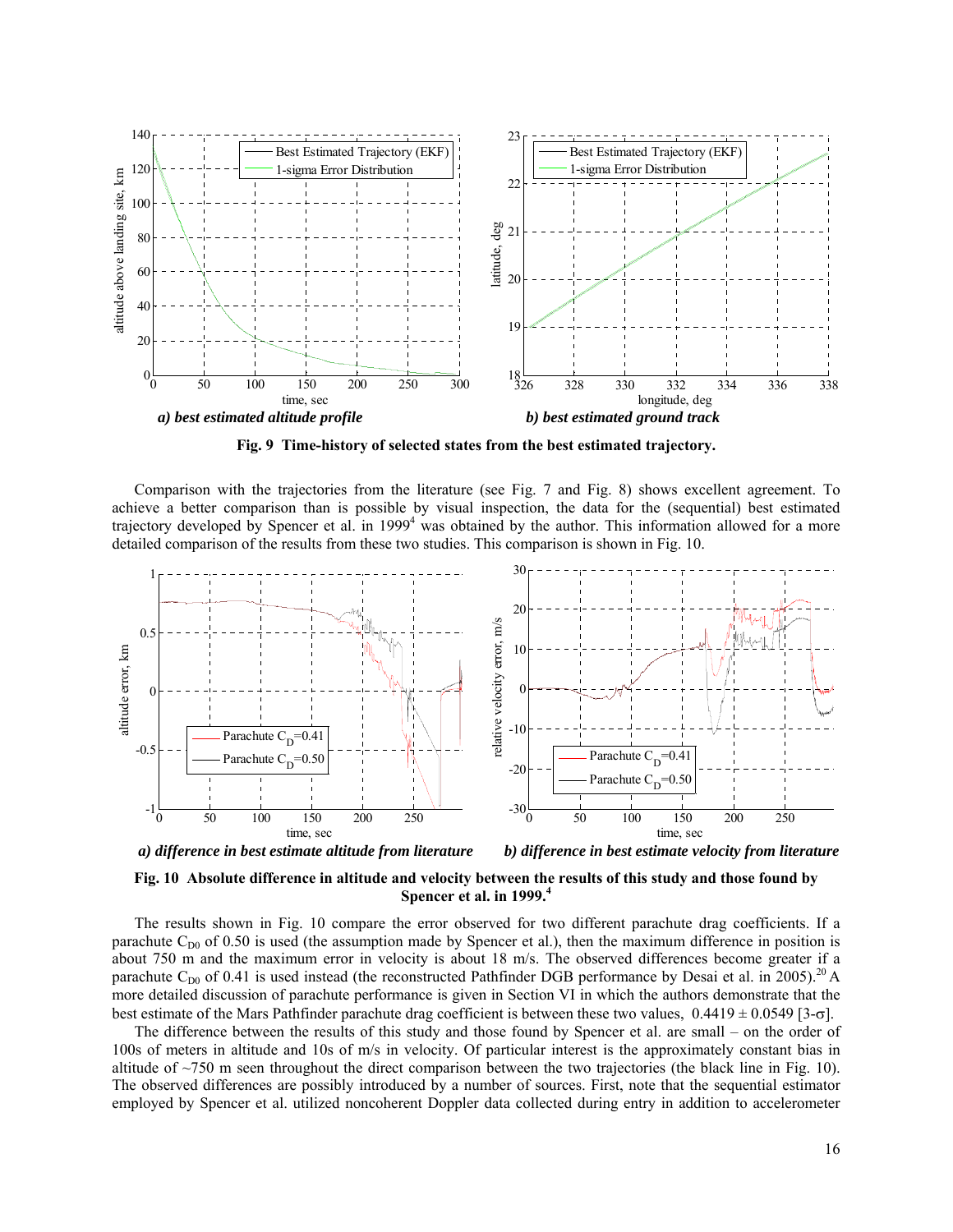and altimeter measurements. This data was not available for use in this study. Because only accelerometer data was available for the majority of the trajectory, the approach discussed here was not able to shift the trajectory away from the nominal estimate (i.e. no new information is available to create an appreciable shift the states between  $t=0$ sec and t=277 sec). Note that when the altimeter data becomes available the difference between the method presented here and that presented by Spencer et al. collapses to zero.

A second reason that likely contributes to the observed error is the choice of reference from which altitude is measured. While the label attached to the data used for comparison states that all altitudes are given with respect to elevation above the landing site, it is clear that there is an initial condition difference of approximately 750 m between the Spencer et al sequential estimation and the stated altitude at entry interface if a spherical planet is assumed. If, however, a non-spherical planet was used, this initial condition error may be eliminated. If such a shift were to be made, it would result in a difference similar to that shown by the red line in [Fig. 11](#page-16-0) (assuming a parachute  $C_{D0}=0.50$ ). Unfortunately, a discussion of the planet model used (e.g. spherical, ellipsoidal, etc) was not available in the primary reference<sup>[4](#page-24-4)</sup> or in related literature by the same authors.<sup>19[,23](#page-24-14)</sup>



**Fig. 11 Absolute difference in altitude with reference frame shift.** 

<span id="page-16-0"></span>A third potential reason for the observed discrepancies is the aerodynamic and atmospheric assumptions made in the current analysis. First, it was assumed that the normal accelerations canceled each other out and they were not included in this analysis. Further, the aerodynamic database available was limited to the data seen in [Table 4](#page-11-0) and the resolution available here is likely much coarser that what was used by Spencer et al. Further, these aerodynamic data are only valid in the continuum regime. In future work, improvements to the current capsule aerodynamic model could be made and the effect on the trajectory assessed. Errors in the capsule aerodynamics may translate to errors in the estimated density. Additionally, a more sophisticated parachute drag model could be used to improve trajectory modeling after parachute deployment. As is clear from [Fig. 6](#page-13-0), the nominal density profile predicts an atmosphere that is too thin at higher altitude and too thick at lower altitudes. Such an offset in density helps explain some of the patterns seen in [Fig. 10.](#page-15-1) At the higher altitudes, where the accelerometer data is used to compute the density, errors in the trajectory induced by density and aerodynamics errors should (mostly) cancel each other out due to the method used to compute density. Such a cancellation is not observed, however, when the vehicle enters the lowaltitude exponential atmosphere at approximately 171 seconds after entry interface (when altitude  $= 7.65$  km). Here, errors in density and aerodynamics will directly cause errors in the trajectory solution. Because the density at low altitudes is higher than predicted by NASA PDS, the drop in altitude (relative to the trajectory predicted in the literature) is expected. Additional data types may eliminate this problem. The combination of results from applying an EKF forwards and backwards along the trajectory may also work.

A few additional observations may be made by zooming in on the last portion of the altitude vs. time plot, where results are driven by altimeter measurements ([Fig. 12](#page-17-0)). The far left-hand side of [Fig. 12](#page-17-0) provides a better description of the difference between the best estimated trajectory developed in this study and the results from the literature at the point of maximum deviation between the two solutions. Further, this figure also shows how altimeter data collapses the error between the two solutions.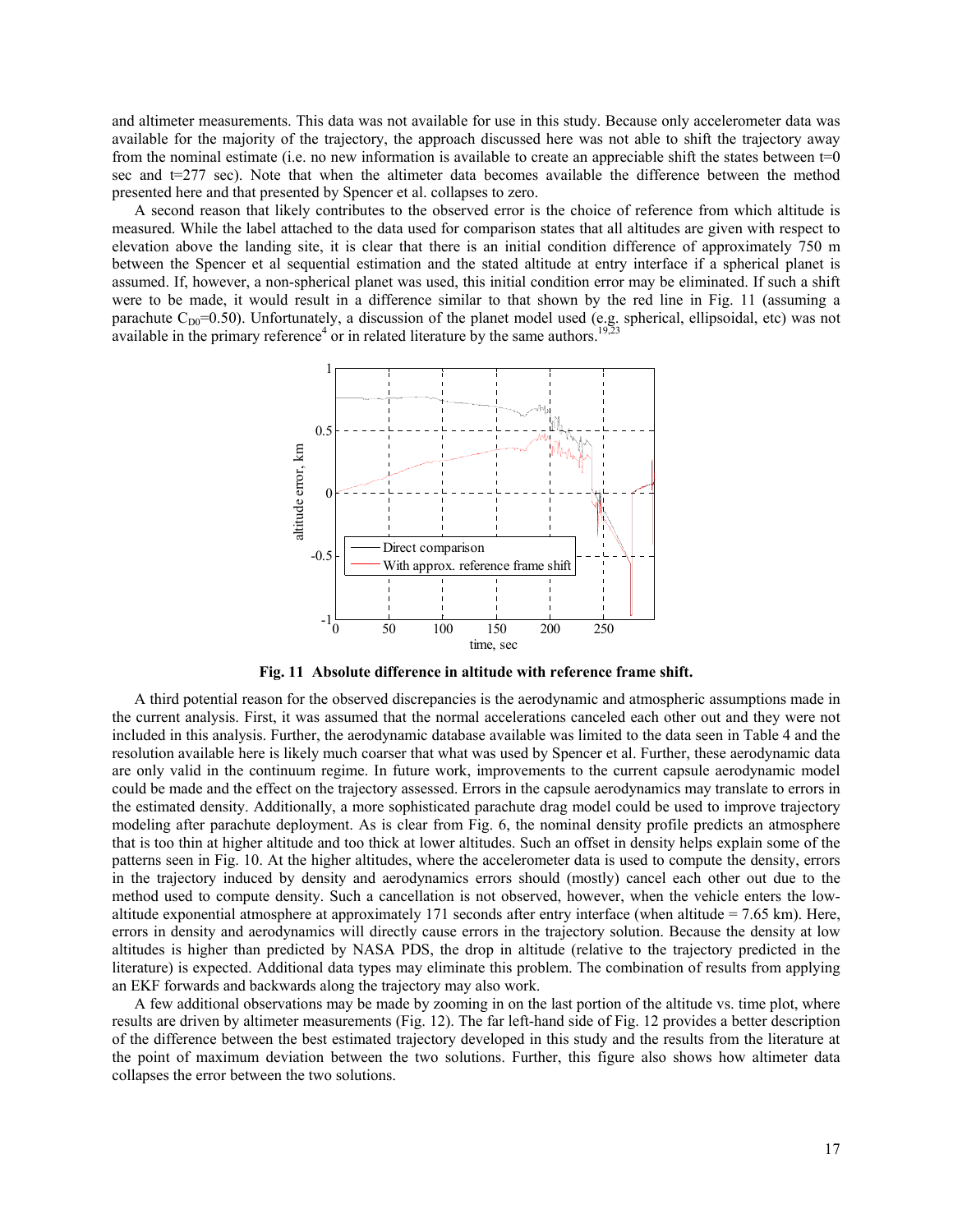

**Fig. 12 Investigation of trajectory during times with operational altimeter.** 

<span id="page-17-0"></span>Finally, the performance of this algorithm in determining the Pathfinder landing location was assessed. The landing site generated by the best estimated trajectory, along with the 1-σ error ellipse around this site, is shown in [Fig. 13.](#page-17-1) The results from this study are compared to other estimates of the Pathfinder landing site made in past studies. While the trajectories showed good agreement throughout the EDL profile, a significant overshoot is observed in the final landing site estimated in this study. This error could arise from a number of sources, including the assumed atmosphere profile [\(Fig. 6](#page-13-0) shows that the atmosphere is too thin throughout most of the trajectory) or vehicle aerodynamics. Additionally, it is interesting to note that both the reconstruction of Spencer et al. and the reconstruction performed in this study predict a landing site noticeably south of the actual landing site.



**Fig. 13 Comparison of various solutions to the Pathfinder landing site.** 

## <span id="page-17-1"></span>**G. Reconstruction of Atmosphere**

The final step in the reconstruction process is to generate a reconstruction of the atmosphere encountered by the vehicle. This analysis is performed according to the procedure outlined in Section [IV](#page-6-1).[F](#page-8-3) using the best estimated trajectory data developed above. This analysis results in no appreciable change in the mean density shown in [Fig. 6](#page-13-0) and produces a temperature profile as indicated in [Fig. 14.](#page-18-1)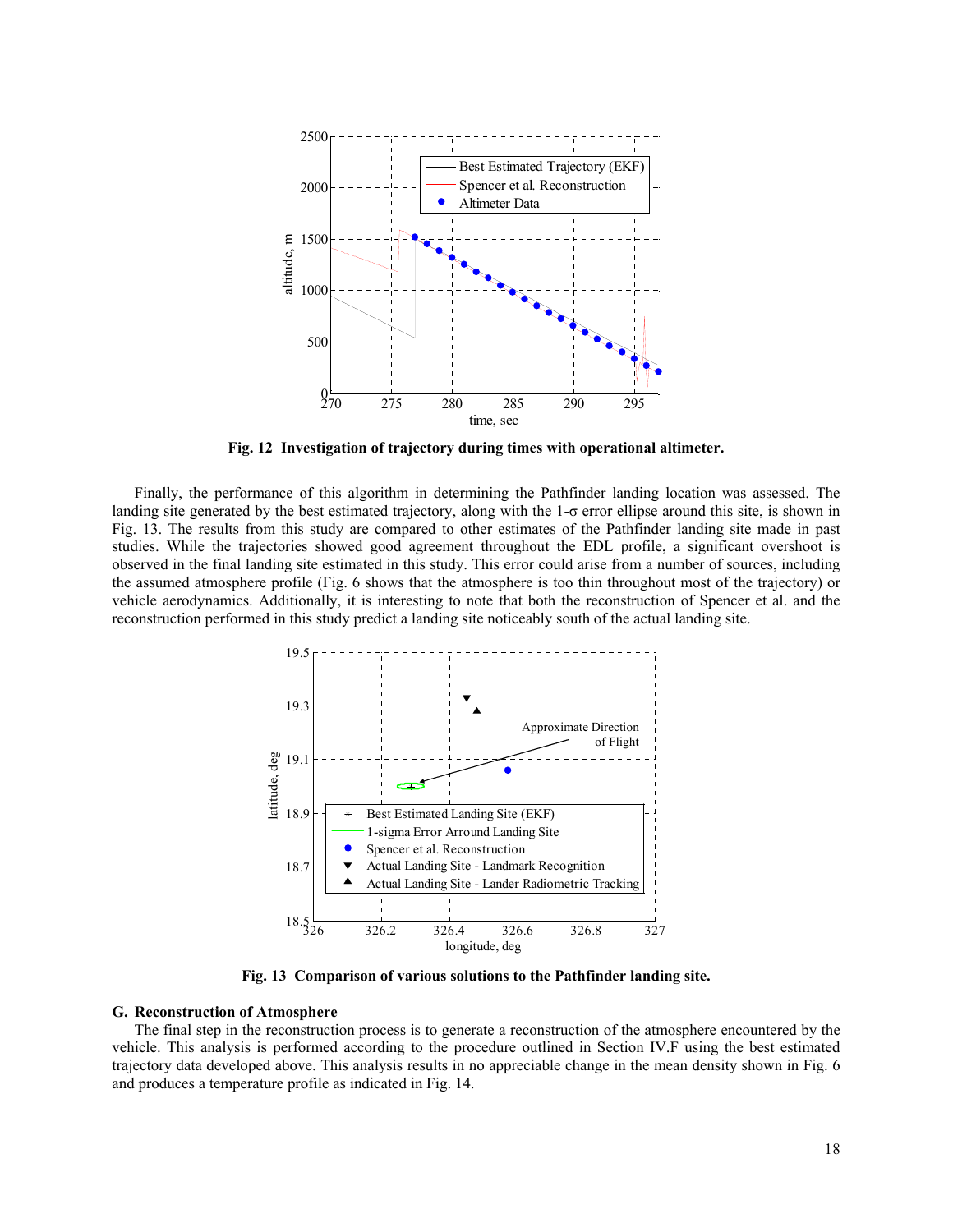In performing this analysis, it was observed that the pressure and temperature profiles are extremely sensitive to small changes in density/temperature/pressure assumed at the Pathfinder landing site (if the hydrostatic equation is integrated from the surface upwards). The results appear to be much less sensitive to error if the analysis is performed in the opposite direction (i.e. integrate hydrostatic equation from entry interface to the surface). While this approach appears to be less sensitive to small errors in the initial conditions, the properties of interest must be available at entry interface.



**Fig. 14 Reconstruction of temperature profile with comparison to results from the literature.[27](#page-25-2)**

# **VI. Reconstruction of Mars Pathfinder Parachute Performance**

<span id="page-18-1"></span><span id="page-18-0"></span> Parachute drag coefficient is a key parameter in the performance of an entry, descent, and landing system and must be accurately understood in order to appropriately design and analyze such a system. Despite the successful landings of previous missions on Mars, it remains difficult to determine the drag coefficient of a Mars parachute because the exact operating conditions cannot be matched in tests on the Earth. Also, it is difficult to separate estimation of atmospheric density from parachute drag coefficient in reconstruction of Mars flight data. During design, development and operations of the MPF mission, a parachute drag coefficient of 0.5 was assumed in all trajectory analysis. As part of development of the Mars Exploration Rovers, the MPF parachute drag coefficient was re-examined.<sup>18</sup> Using the above radar altimeter data, it was determined that the MPF parachute drag coefficient was 0.4133 (based on the parachute's nominal area), with a 3-sigma uncertainty of 0.0514. This study assumed a quasi-steady state terminal descent, neglecting the effect of the parachute's continued deceleration. In the present study, the MPF parachute drag coefficient is evaluated using the same radar altimeter data but taking into account the fact that the MPF parachute continued to decelerate during its terminal descent. This deceleration is also evaluated from the radar altimeter data. This section includes a reassessment of the Langley/JPL reconstruction, a reconstruction that does not assume quasi-steady state motion, a comparison between these two approaches, and a comparison with estimates of the Mars Pathfinder parachute drag coefficient obtained through wind-tunnel testing and drop testing.

# **A. Reassessment of Quasi-Steady State Study**

In the *C<sub>DPar</sub>* reconstruction performed in Reference 18, the equation of motion given in Eq. 33 was evaluated at the terminal descent condition ([Fig. 15](#page-19-0)) at 1,000 m above the surface. At the terminal descent condition, the sum of the vehicle drag force and the buoyancy force are assumed to be equal to the weight of the vehicle (i.e., the acceleration term given in Eq. 34 is assumed to be zero). Additional implicit assumptions in the Ref. 18 analysis include vertical descent and flight of a non-gliding parachute.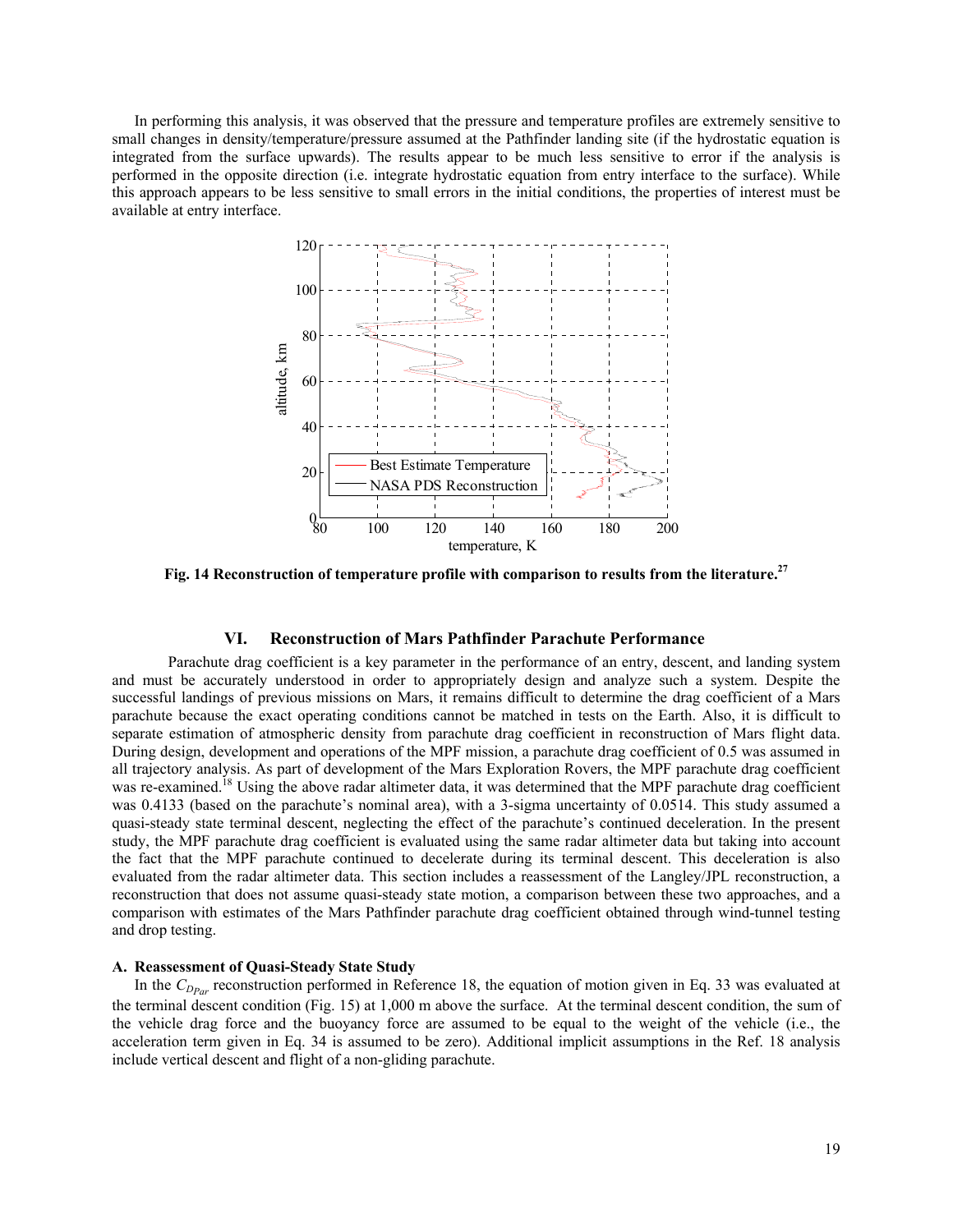$$
F_D + F_B - W = m \frac{d^2 h}{dt^2} = 0
$$
\n(33)

**Fig. 15 Terminal descent configuration.**

$$
a = -\frac{dv}{dt} = \frac{d^2h}{dt^2}
$$
  

$$
v = -\frac{dh}{dt}
$$
 (34)

<span id="page-19-0"></span>The terms in Eq. 33 are further defined for the drag force (Eq. 35), the buoyancy force (Eq. 36), and the vehicle weight (Eq. 37).

$$
F_D = \frac{1}{2} \rho v^2 (C_{D_{Par}} A_{Par} + C_{D_{B/S}} A_{B/S} + C_{D_{Lan}} A_{Lan})
$$
\n(35)

$$
F_B = \rho g Vol \tag{36}
$$

$$
W = mg \tag{37}
$$

Rearrangement of Eq. 33 and substitution from Eqs. 35-37 yields an equation for  $C_{D_{P_{\alpha r}}}$  as shown in Eq. 38 under assumption of quasi-steady state motion.

$$
C_{D_{Par}} = \frac{2(mg - \rho g Vol)}{(\rho v^2 A_{Par})} - \frac{C_{D_{B/S}} A_{B/S} + C_{D_{Lan}} A_{Lan}}{A_{Par}}
$$
(38)

 To solve Eq. 38, knowledge of numerous vehicle and environmental parameters must be estimated. Some of these parameters were measured for the MPF system and are known precisely; whereas, others can only be estimated and considerably uncertainty remains. As such, a deterministic reconstruction of the MPF drag coefficient can not be performed; however, a statistical distribution of the reconstructed MPF drag coefficient can be estimated. The best estimate of these parameters and their uncertainty is described in Ref. 18, and will not be repeated herein. In this investigation, the best estimate and uncertainty in these parameters from Ref. 18 is assumed. The parameters, mean values, distribution type, and uncertainty range are listed in [Table 6](#page-20-0) for completeness.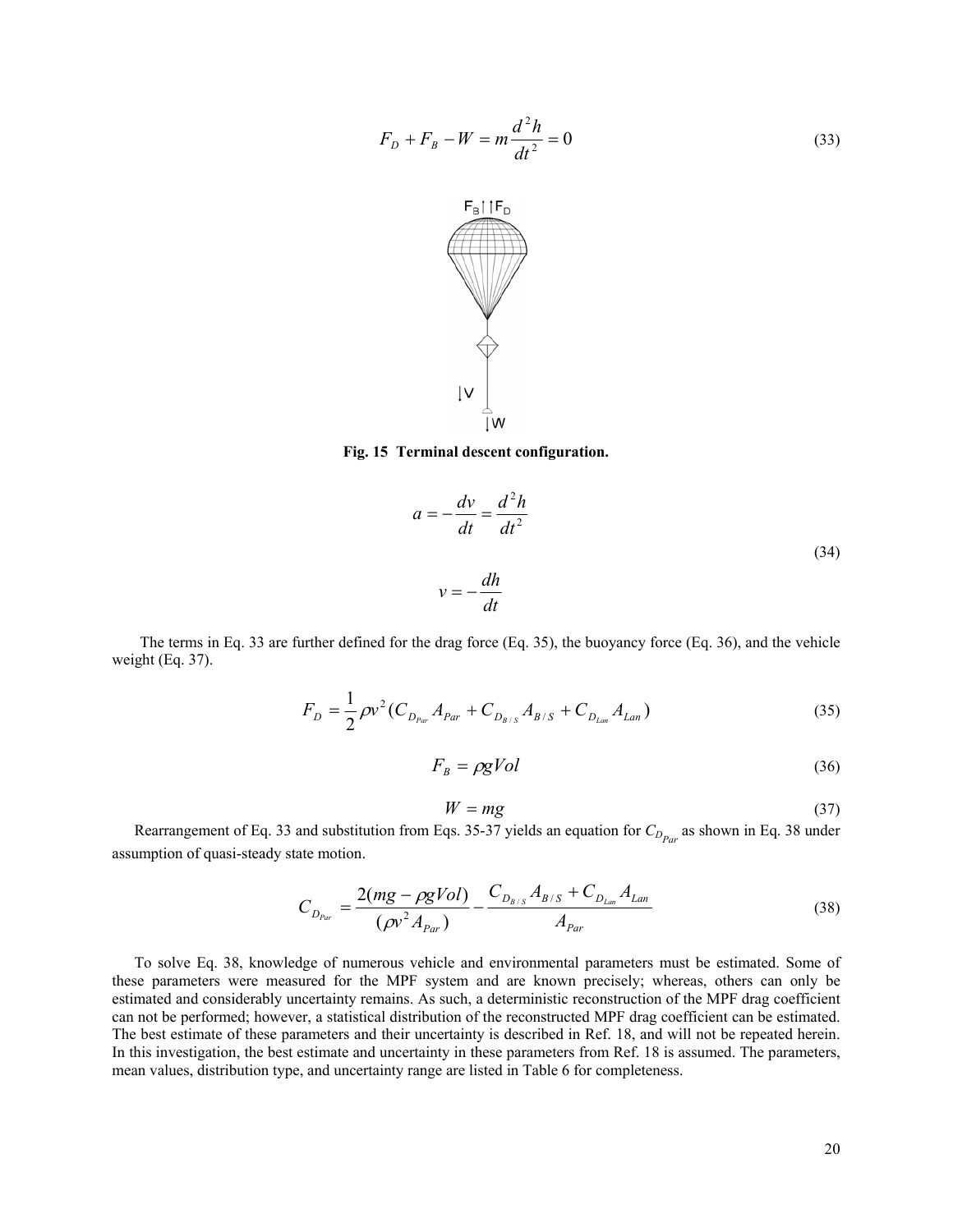<span id="page-20-0"></span>

| Parameter                  | Mean   | <b>Distribution</b> | Uncertainty<br>Range |
|----------------------------|--------|---------------------|----------------------|
| m, kg                      | 520.9  |                     |                      |
| g, m/s <sup>2</sup>        | 3.7245 |                     |                      |
| $A_{B/S}$ , m <sup>2</sup> | 5.39   |                     |                      |
| $A_{Lan}$ , m <sup>2</sup> | 1.76   |                     |                      |
| $A_{Par}$ , m <sup>2</sup> | 127.6  | Gaussian            | $5\%$ (3- $\sigma$ ) |
| $Vol, m^3$                 | 135    | Uniform             | 20%                  |
| $C_{DR/S}$                 | 1.33   | Uniform             | $5\%$                |
| $C_{DI,an}$                | 1.072  | Uniform             | $5\%$                |
| Temp., K                   | 221    | Uniform             | 9                    |
| S. Press., mbar            | 6.76   | Uniform             | 0.15                 |
| v, m/s                     | 65.5   | Gaussian            | $1.8(3-σ)$           |

Table 6 The input variables for the  $C_{D_{P,ar}}$ 

<span id="page-20-1"></span> Using the specified distributions for each parameter, a Monte Carlo analysis of 1,000 random samples was conducted to determine the mean and standard deviation of  $C_{D_{Par}}$ . This Monte Carlo analysis agrees quite well with the Ref. 18 result, as shown in [Table 7.](#page-20-1) The distribution of  $C_{D_{Par}}$  values for the Monte Carlo analysis is shown in Fig. [16](#page-20-2).

Table 7 The Statistical  $C_{D_{Par}}$  Values Quasi-Steady State Monte Carlo Analyses.



Fig. 16 Distribution of Reconstructed MPF  $C_{D_{par}}$  Values Assuming Quasi-Steady State Terminal Descent.

#### <span id="page-20-2"></span>**B. Altimeter Data for Deceleration Term**

 The Ref. 18 study assumed equilibrium of forces during terminal descent. However, due to the thin atmosphere of Mars, this assumption may not be sufficiently accurate. In order to assess the impact of the acceleration term on the  $C_{D_{p,q}}$ , Eq. 33 is solved without the quasi-steady state terminal velocity assumption, as shown in Eq. 39.

$$
F_D + F_B - W = m \frac{d^2 h}{dt^2} \neq 0
$$
\n(39)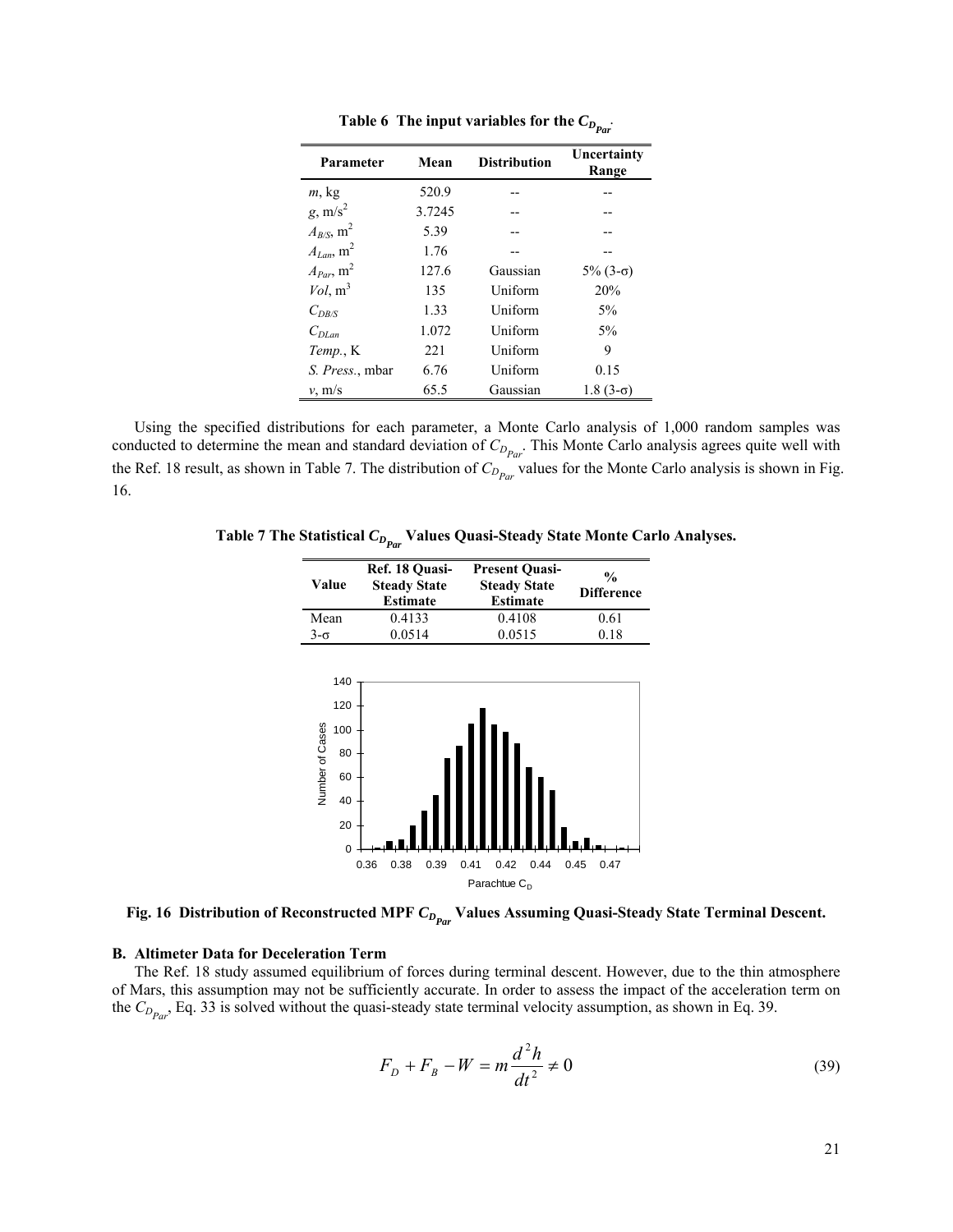From Eq. 39, it follows that  $C_{D_{P_{\alpha r}}}$  may be estimated, including the acceleration term, as shown in Eq. 40.

$$
C_{D_{Par}} = \frac{2(m\frac{d^2h}{dt^2} + mg - \rho g Vol)}{(\rho v^2 A_{Par})} - \frac{C_{D_{B/S}} A_{B/S} + C_{D_{Lan}} A_{Lan}}{A_{Par}}
$$
(40)

 The MPF radar altimeter data, taken at a sampling rate of 8 Hz, was analyzed to find the acceleration [\(Fig. 17](#page-21-0)). The data was analyzed for  $\pm 5$  seconds around the 1,000 m altitude point (284.83 s), since this is the altitude used in the Ref. 18 density calculations.

Although the assumption of zero acceleration appears to fit the altimeter data at first glance, a closer look at the data shows that the altitude-time profile is not linear in shape, i.e., this data has a non-zero second derivative (acceleration term).



**Fig. 17 MPF altimeter data: height as a function of time.**

<span id="page-21-0"></span> The height data was fit with three polynomials: a quadratic fit (Eq. 41) and a matching cubic (Eq. 42) and fourthorder fit.

$$
h = 0.11994t^2 - 134.42t + 29553\tag{41}
$$

$$
h = 0.00793393t^3 - 6.65954017t^2 + 1796t - 153749
$$
\n<sup>(42)</sup>

Differentiating the equation for h(t) twice, and evaluating it at 284.83 s (1000.7 m), results in the following accelerations:  $0.23988$  m/s<sup>2</sup> (quadratic) and  $0.23985$  m/s<sup>2</sup> (for both the cubic and fourth order fits). Each of these curve fits yield essentially the same acceleration:  $0.240 \text{ m/s}^2$ . Thus, this value is used in the refined evaluation of the MPF parachute drag coefficient.

## **C. Effect of Deceleration Term on Parachute C<sub>DPar</sub>**

 The acceleration term was included in the 1,000-case Monte Carlo analysis and compared to the quasi-steady state estimation with respect to mean and standard deviation values [\(Table 8](#page-22-0)). The distribution of  $C_{D_{p,qr}}$  values for this Monte Carlo analysis is shown in [Fig. 18](#page-22-1).

Inclusion of the acceleration term increases the mean  $C_{D_{Par}}$  by approximately 7% over the quasi-steady state

estimation to a value of  $0.4419 \pm 0.0549$  [3- $\sigma$ ]. Relative to the quasi-steady estimate, this difference in drag coefficient is relatively large because the deceleration being experienced by the Pathfinder system at this time is approximately 0.240 m/s<sup>2</sup>, a relatively significant value in comparison to the acceleration of gravity on Mars  $(3.7245)$  $\overline{m/s}^2$ ). This difference demonstrates the importance of including this term in reconstruction of  $C_{D_{Par}}$  for EDL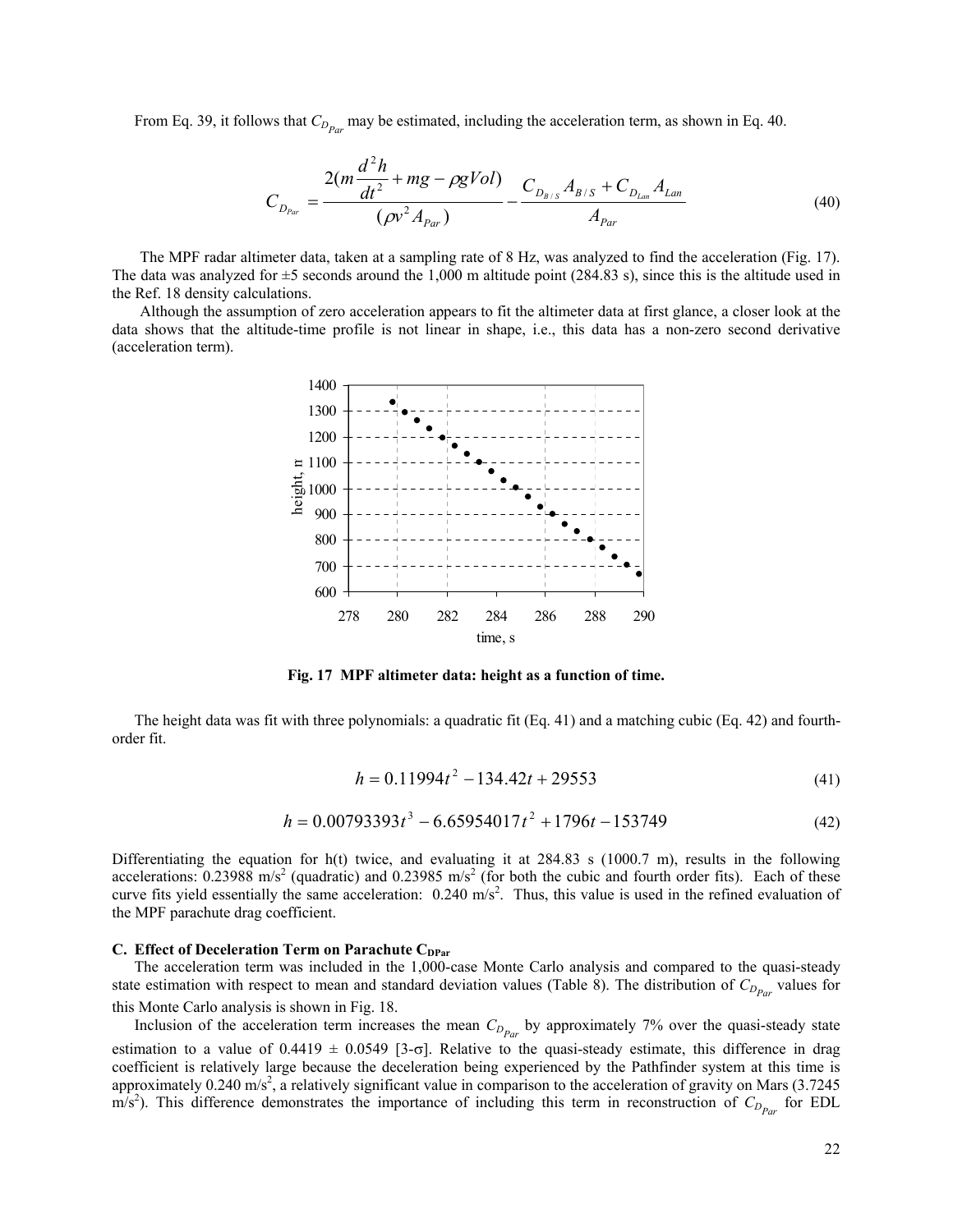analysis. It is also of historical interest to note that while statistically possible, the  $C_{D_{P\alpha r}}$  value of 0.5 (used in all Mars Pathfinder pre-flight and operations engineering analysis<sup>23</sup>) was unlikely to be achieved on Mars.

<span id="page-22-0"></span>Table 8 The Effects of Including the Non-Zero Acceleration Term on Estimation of the MPF Parachute  $C_{DPar}$ .

| Value | Quasi-Steady<br><b>State Estimate</b> | Non-Zero<br>Acceleration<br><b>Estimate</b> | $%$ Diff. |
|-------|---------------------------------------|---------------------------------------------|-----------|
| Mean  | 0.4108                                | 0.4419                                      | 7.04      |
| 3-0   | 0.0515                                | 0.0549                                      | 6 12      |



Fig. 18 Distribution of Reconstructed MPF  $C_{D_{Pax}}$  Including the Acceleration Term.

## <span id="page-22-1"></span>**D. Comparison with Previous Test Data**

The best estimate of  $C_{D_{Par}}$  from this investigation is also compared to estimates derived by other techniques [\(Table 9\)](#page-22-2). In the Earth-based aerial drop-test reconstruction performed by Witkowski,<sup>29</sup>  $C_{D_{P\alpha r}}$  is calculated to be 0.43. Note that in an Earth drop test, the system descends slower than it would on Mars due mainly to atmospheric density differences between the two planets. This makes the acceleration term and the resulting effect of the acceleration term on the  $C_{D_{P\alpha r}}$  reconstruction small. As a result, one would expect a drag coefficient derived from this test to be bounded by the two Mars reconstruction estimates calculated in the present investigation (between the estimate which assumes quasi-steady state motion and the estimate which includes the non-zero acceleration term). It should be noted that the accuracy of the drop test instrumentation, atmospheric motion, and fabric permeability differences could also affect this drag coefficient comparison. Given this uncertainty, the results from the present reconstruction and the aerial drop test can be viewed as a consistent data set.

<span id="page-22-2"></span>In wind tunnel tests of sub-scale disk-gap band parachutes,<sup>30</sup> a mean  $C_{D_{Par}}$  of 0.405 was estimated at the relevant Mach number to that achieved by the MPF system at 1000 m. While matching Mach number, corrections to the wind-tunnel data were applied due to the higher dynamic and absolute pressure environment experienced in the tunnel relative to that reconstructed for the MPF EDL. The mean reconstructed value calculated in the present analysis, that includes the acceleration term (0.442), is within the uncertainty range estimated by the wind-tunnel testing. Given the wind tunnel model scale, and uncertainty in fabric permeability effects, differences between the wind tunnel tests and the flight system are not surprising. In fact, the results from the present reconstruction and the wind tunnel test can be viewed as a consistent data set.

Table 9  $C_{D_{Par}}$  estimate with acceleration compared to previous results.

|                                                       | $C_{DPar}$         | % Difference |
|-------------------------------------------------------|--------------------|--------------|
| <b>Estimate with Non-</b><br><b>Zero Acceleration</b> | $0.4419 \pm 0.024$ |              |
| <b>Aerial Drop Test</b>                               | 0.43               | 2.69         |
| Wind Tunnel Test                                      | $0.405 \pm 0.023$  | 835          |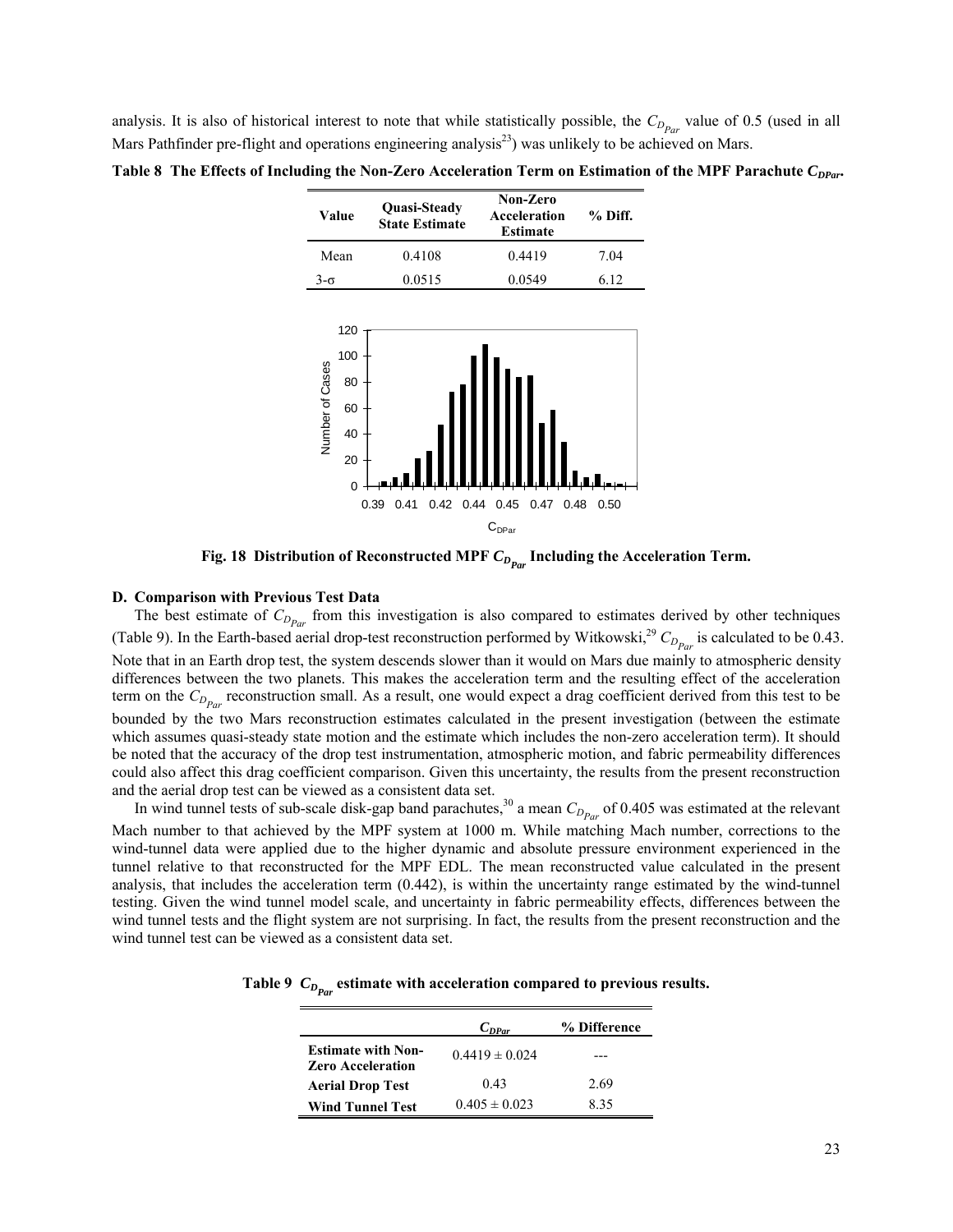To summarize, based on consideration of multiple estimates of the Mars Pathfinder parachute drag coefficient, it is felt that the present reconstruction, inclusive of the acceleration term, provides the best estimate of the Mars Pathfinder parachute flight system drag coefficient as  $0.442 \pm 5.49\%$  (3- $\sigma$ ).

## **VII. Conclusions**

A flexible trajectory reconstruction tool has been created. This tool is capable of simultaneously handling many different measurement types that occur over different mission phases. Additionally, the user is capable of specifying vehicle characteristics (including mass, reference area, and aerodynamics) as a function of time. This flexibility gives the user the ability to vary the fidelity of the trajectory and atmospheric reconstruction as appropriate.

This tool has been validated through reconstruction of the Mars Pathfinder entry, descent and landing trajectory and atmospheric profile. The strengths of this particular approach to trajectory reconstruction lie in two areas. First, a great deal of effort has been made to make this tool as flexible and open as possible. This attribute allows for the rapid implementation of this tool to new problems. Secondly, the methodology of directly integrating the deceleration pulse to provide a good initial guess of the atmospheric profile removes many of the problems associated with attempting to reconstruct a trajectory with a poor atmosphere model. This tool has a wide array of potential applications. The most straightforward application is use in the reconstruction of entry profiles from upcoming Mars missions such as Mars Phoenix or Mars Science Laboratory. Further, this tool may be used in conceptual design studies to determine if the performance of a proposed navigation architecture is sufficient to provide adequate state variable knowledge.

In addition, detailed analysis of the Mars Pathfinder parachute descent segment has led to an improved estimate of the MPF parachute drag coefficient. This estimate is obtained by taking into account the parachute system deceleration during terminal descent, through further analysis of the MPF radar altimeter data set. Inclusion of this acceleration effect within the reconstruction increases the reconstructed value of the parachute drag coefficient by approximately 7 percent ( $C_{DPar} = 0.4419 \pm 0.0549$  [3- $\sigma$ ]) relative to an estimate which assumes the quasi-steady terminal descent condition. This reconstructed value of the Mars Pathfinder parachute drag coefficient is shown to be consistent with estimates obtained through drop testing and wind tunnel tests.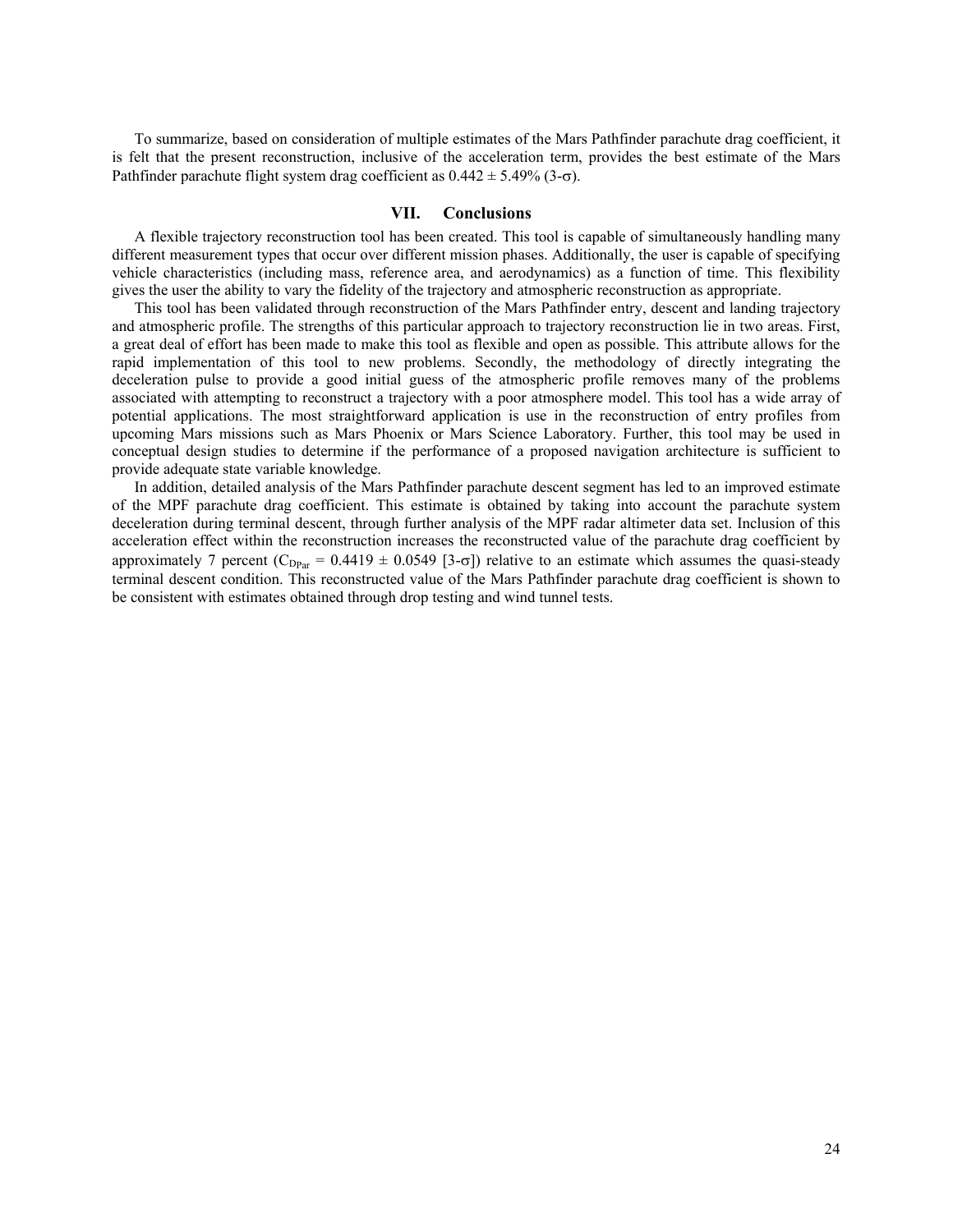## **References**

<span id="page-24-0"></span><sup>1</sup> Barton, R. and Ljungwe, A., "Trajectory Reconstruction Utilizing Kalman Filter Estimation Theory," AIAA *Guidance, Control, and Flight Mechanics Conference*, Hempstead, NY, 16-18 August 1971.<br><sup>2</sup> Euler, E.A., Adams, G.L., and Hopper, F.W., "Design and Reconstruction of the Viking Lander Descent

Trajectories," *Journal of Guidance and Control*, Vol. 1, No. 5, September-October 1978, pp 372-378. 3 Atkinson, D.H. and Kazeminejad, B., "The ESA Huygens Probe Entry and Descent Trajectory

Reconstruction," *International Workshop on Planetary Probe Atmospheric Entry and Descent Trajectory Analysis and Science*, Lisbon, Portugal, 6-9 October 2003.<br><sup>4</sup> Spencer, D.A., Blanchard, R.C., Braun, R.D., Kallemeyn, P.H., and Thurman, S.W., "Mars Pathfinder

<span id="page-24-4"></span>Entry, Descent, and Landing Reconstruction," *Journal of Spacecraft and Rockets*, Vol. 36, No. 3 May-June 1999, pp 357-366.<br><sup>5</sup> Desai, P.N., Blanchard, R.C., and Powell, R.W., "Entry Trajectory and Atmosphere Reconstruction

<span id="page-24-1"></span>Methodologies for the Mars Exploration Rover Mission," *International Workshop on Planetary Probe Atmospheric Entry and Descent Trajectory Analysis and Science*, Lisbon, Portugal, 6-9 October 2003.<br><sup>6</sup> Seiff, A., "Some Possibilities for Determining the Characteristics of the Atmospheres of Mars and Venus

<span id="page-24-2"></span>from Gas-Dynamic Behavior of a Probe Vehicle," NASA-TN-D-1770, April 1963. 7 Seiff, A., "Atmospheres of Earth, Mars, and Venus, as Defined by Entry Probe Experiments," Journal of

Spacecraft and Rockets, Vol. 28, No. 3, May-June 1991, pp 265-275.<br><sup>8</sup> Peterson, V.L., "A Technique for Determining Atmosphere Structure from Measured Accelerations of an

Entry Vehicle," NASA-TN-D-2669, February 1965.<br>
<sup>9</sup> Sommer, S.C., Boissevain, A.G., Yee, L., and Hedlund, R.C., "The Structure of an Atmosphere from on-<br>
board Measurements of Pressure, Temperature, and Acceleration, NASA-

<span id="page-24-3"></span>Withers, P. and Smith, M.D., "Atmospheric Entry Profiles from the Mars Exploration Rovers Spirit and Opportunity," *Icarus*, Vol. 185, 2006, pp 133-142.<br><sup>11</sup> Vinh, N.X., Buseman, A., and Culp, R.D., *Hypersonic and Planetary Entry Flight Mechanics*, The

<span id="page-24-5"></span>University of Michigan Press, Ann Arbor, MI, 1980, pp 19-28.<br><sup>12</sup> Mease, K.D., Chen, D.T., Tandon, S., Young, D.H., and Kim, S., "A Three-Dimensional Predictive Entry

Guidance Approach," *AIAA Guidance, Navigation, and Control Conference and Exhibit*, Denver, CO, 14-17 August 2000.<br><sup>13</sup> Kipp, D.M. and Braun, R.D., "Development of Trajectory Simulation Capabilities for the Planetry Entry

<span id="page-24-6"></span>Systems Synthesis Tool," AE8900 MS Special Problems Report, Georgia Institute of Technology, 2005. 14 Battin, R.H., *An Introduction to the Mathematics and Methods of Astrodynamics, Revised Edition*,

<span id="page-24-7"></span>American Institute of Aeronautics and Astronautics Education Series, Reston, VA, 1999.<br><sup>15</sup> Zarchan, P. and Musoff, H., *Fundamentals of Kalman Filtering: A Practical Approach, Second Edition*,

Progress in Astronautics and Aeronautics: Vol. 208, American Institute of Aeronautics and Astronautics, Reston, VA, 2005, Chap 7.<br><sup>16</sup> Tapley, B.D., Schutz, B.E., and Born, G.H., *Statistical Orbit Determination*, Elsevier Academic Press,

<span id="page-24-8"></span>2004, pp 199-211. 17 Kayton, M. and Fried, W.R., *Avionics Navigation Systems, Second Edition*, John Wiley & Sons, New York,

NY, 1997, pp 72-81.<br><sup>18</sup> Withers, P., Towner, M.C., Hathi, B., and Zarnecki, J.C., "Analysis of Entry Accelerometer Data: A Case

<span id="page-24-9"></span>Study of Mars Pathfinder," *Planetary and Space Science*, Vol. 51, 2003, pp 541-561. 19 Vaugham, R.M., Kallemeyn, P.H., Spencer, D.A., and Braun, R.D., "Navigation Flight Operations for Mars

<span id="page-24-13"></span>Pathfinder," *Journal of Spacecraft and Rockets*, Vol. 36, No. 3, May-June 1999, pp 340-347.<br><sup>20</sup> Desai, P.N., Schofield, J.T., and Lisano, M.E., "Flight Reconstruction of the Mars Pathfinder Disk-Gap-

<span id="page-24-12"></span>Band Parachute Drag Coefficients*," Journal of Spacecraft and Rockets*, Vol. 42, No. 4, July-August 2005, pp 672- 676. 21 Anon., "Mars Pathfinder EDL Derived Profiles Dataset Description," MPFL-M-ASIMET-4-DDR-EDL-

<span id="page-24-11"></span>V1.0, mpam\_0001/docuiment/edlddrds, NASA Planetary Data System, July 1997.<br><sup>22</sup> Gnoffo, P.A., Braun, R.D., Weilmuenster, K.J., Mitcheltree, R.A., Engelund, W.C., and Powell, R.W.,

<span id="page-24-10"></span>"Prediction and Validation of Mars Pathfinder Hypersonic Aerodynamic Database," *Journal of Spacecraft and Rockets*, Vol. 36, No. 3, May-June 1999, pp 367-373.<br><sup>23</sup> Braun, R.D., Powell, R.W., Engelund, W.C., and Gnoffo, P.A., "Mars Pathfinder Six-Degree-of-Freedom

<span id="page-24-14"></span>Entry Analysis," *Journal of Spacecraft and Rockets*, Vol. 32, No. 6, November-December 1995, pp 993-1000.